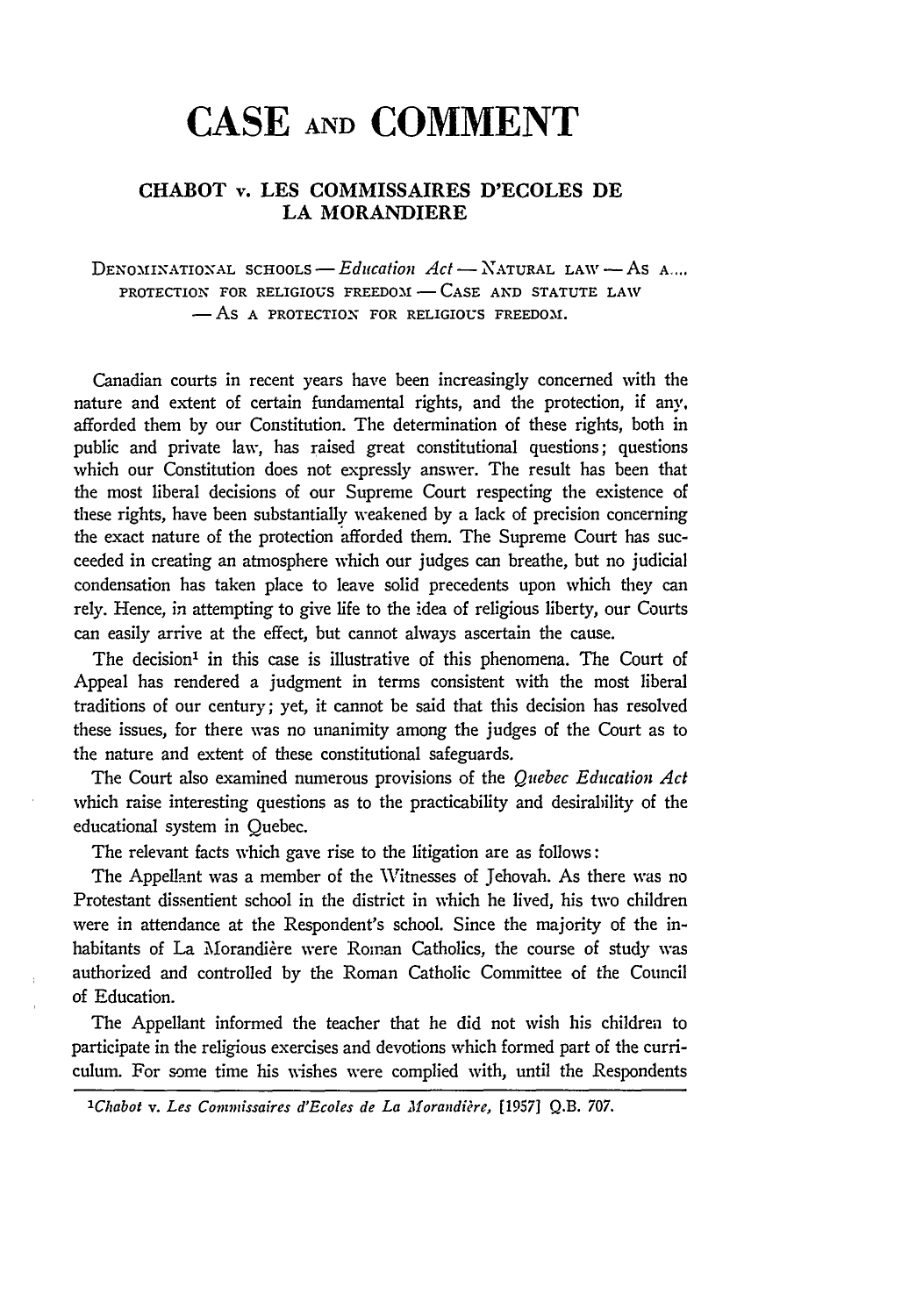$\text{No. } 2$ 

determined that all children, including the Appellants, were to follow the entire course of study as prescribed by the Roman Catholic Committee. The failure of the Appellant's children to comply with these regulations resulted in their expulsion from the school. Further negotiations did not result in a satisfactory settlement. The Appellant maintained that he would not permit his children to submit to religious instruction, while the Respondents contended that such participation was necessary if the children were readmitted. Hence the Appellant instituted an action to obtain a writ of mandamus compelling the Respondents to admit his children, yet exempting them from participation in the religious aspects of the curriculum. He also attacked the validity of certain provisions of the *Education Act* and of the *Regulations of the Roman Catholic* Committee which appeared to oblige his children to submit to such religious teaching.

The following issues confronted the seven judges sitting in appeal:

**1.** Did Appellant's children as non-Roman Catholics have the right to attend the Respondent's school?

2. If possessed of such right, were they obliged to submit to the religious instruction **?**

**3.** Are any provisions of the *Education Act ultra vires?*

4. Are the *Regulations of the Roman Catholic Commnittee ultra vires?*

The Court easily disposed of the first question, all judges answering affirmatively, but the opinion of Rinfret, **J.** raises interesting questions as to the nature of that right and to the denomination, if any, of the school in question.

## PART I

### DENOMINATIONAL **SCHOOLS**

The respondents contended in part that the school in question was denominational and that the children were free to attend if they took part in the religious aspects of the curriculum. Rinfret, **J.** argued this point in his dissent and pointed out that changes have been made in the Education Act since the famous dictum of Lord Cave in the *Hirsch2* case, and as a consequence, the character of the original common school has been extensively altered.

"De ces changements, il semble bien que la LEgislation a voulu instaurer dans la province un système différent de celui qui existait en 1861 et de celui qu'a consi-<br>déré le Conseil privé dans l'affaire *Hirsch* et qu'elle a, sans pour cela copier et tous points le système qui prévalait en 1861 dans les cités de Montréal et de Québec, mais s'inspirant des remarques de lord Cave, établi un système d'écoles confessionnelles, tant pour celles sous l'autorit6 des commissaires, que pour celles des syndics, tant pour les écoles de la majorité que pour les écoles dissidentes."3

In the *Hirsch* case the Privy Council decided that a common school controlled by school commissioners could not be termed a denominational school.

*<sup>2</sup>Hirsch v. School Commissioners of Montreal,* [1928] A.C. 200, at 209. **3P. 751.**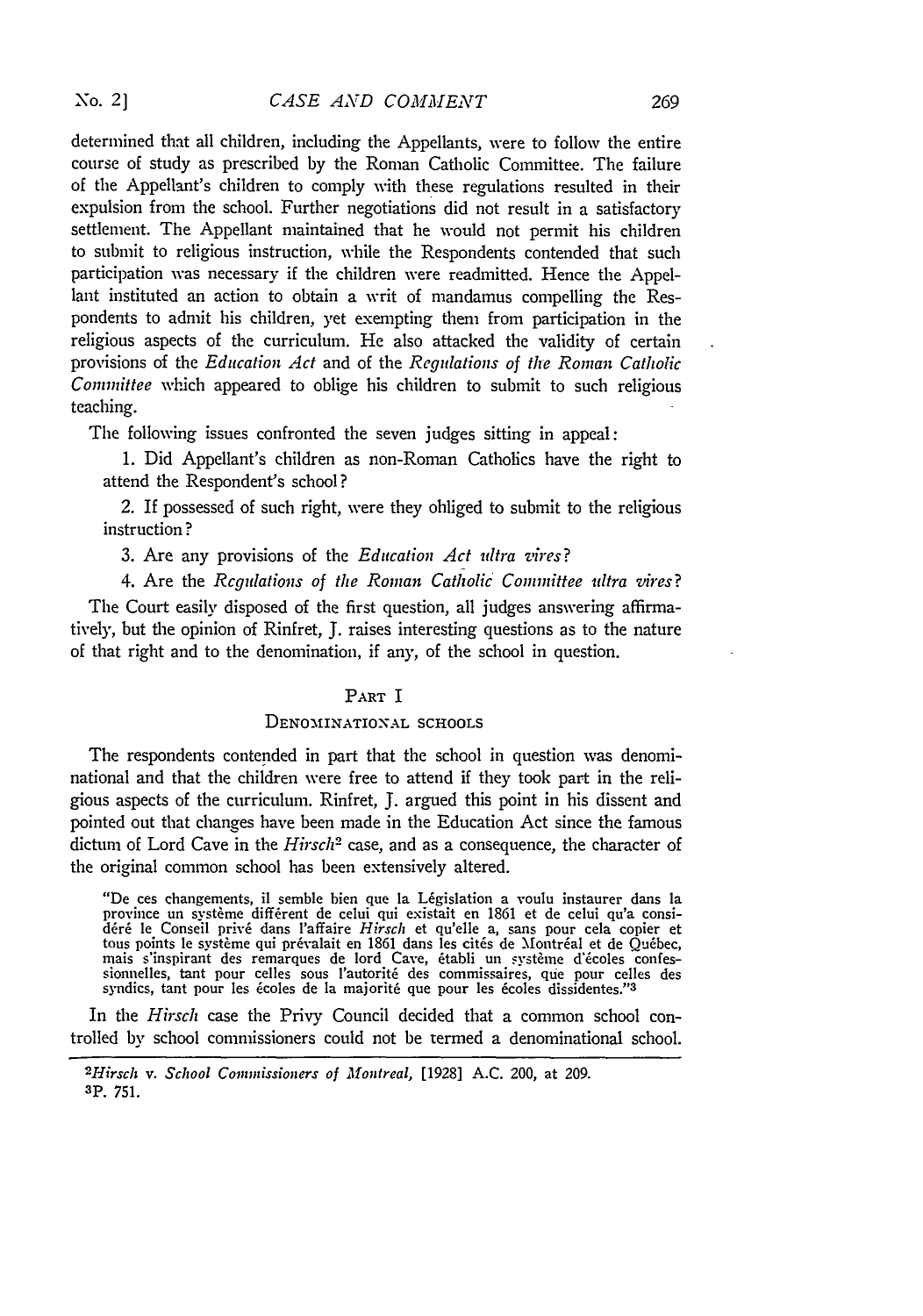On the other hand, employing the following criteria, their Lordships determined that a Protestant dissentient school was a denominational school:

1. It is founded by a body of Protestants and is maintained by their contributions and managed by trustees appointed by them;

2. Its religious books are selected by the Protestant ministers;

3. Its teachers are chosen by those trustees after examination by a Protestant Board of examiners;

4. Admission to the school is confined (except by favor) to the children of Protestant parents. <sup>4</sup>

If these same criteria are applied to a school governed by school Commissioners, it would appear that in most cases all may be applicable except number four. The application of the first criterion is dependent upon the religious compositions of inhabitants in a particular school district. However, in most cases in the rural districts of Quebec, the school is established and controlled by Roman Catholics. Therefore, the most important criterion seems to have been, "Can anyone attend such a school ?"

Despite this distinction made in the rural areas, the Privy Council went on to point out:

"It is true that in the two cities (Montreal and Quebec) a school belonging to either Board might be attended by children of a faith different from that represented by Board; but it appears to their Lordships that the provisions for the management and control of the schools by persons of a particular religious persuasion set upon them a denominational stamp which could not be effaced by the attendance of a certain number of children of a divergent faith."5

The conclusion to be drawn is that the Privy Council regarded the city school as denominational, and the rural school managed by school Commissioners as undenominational, because the establishment and control of the former arises from law, whereas the latter owes its identical position to a fact situation.

This difference exposed by their Lordships is legally sound, but how realistic is the distinction which they drew between a dissentient and a common (majority) school in the rural areas, namely: all have a right to attend the school controlled by Commissioners, whereas only dissentients have a right to attend the school controlled by trustees.

The opinion expressed by their Lordships has subsequently been acceptcd by the courts, yet the reasoning which led them to such a conclusion is difficult to follow.

"This reservation<sup>6</sup> though not clearly stated in the Act, appears to be deducible from its terms; and if there be any doubt upon the point, it is removed by paragraph 2 of section 93 of the B.N.A. Act, which extends to dissentient schools in Quebec, all the powers and privileges by law conferred on the Roman Catholic schools of Upper Canada including the provisions of the Upper Canada Act of **1863. ' 1**

*<sup>4</sup> Hirsch* case, *.upra,* p. 209. *<sup>6</sup> lbid,* **p.** 212.

<sup>&</sup>lt;sup>5</sup>*Ibid*, p. 212.

That only dissentients have a right to attend the school controlled by trustees. *7 1bid,* **p.** 208.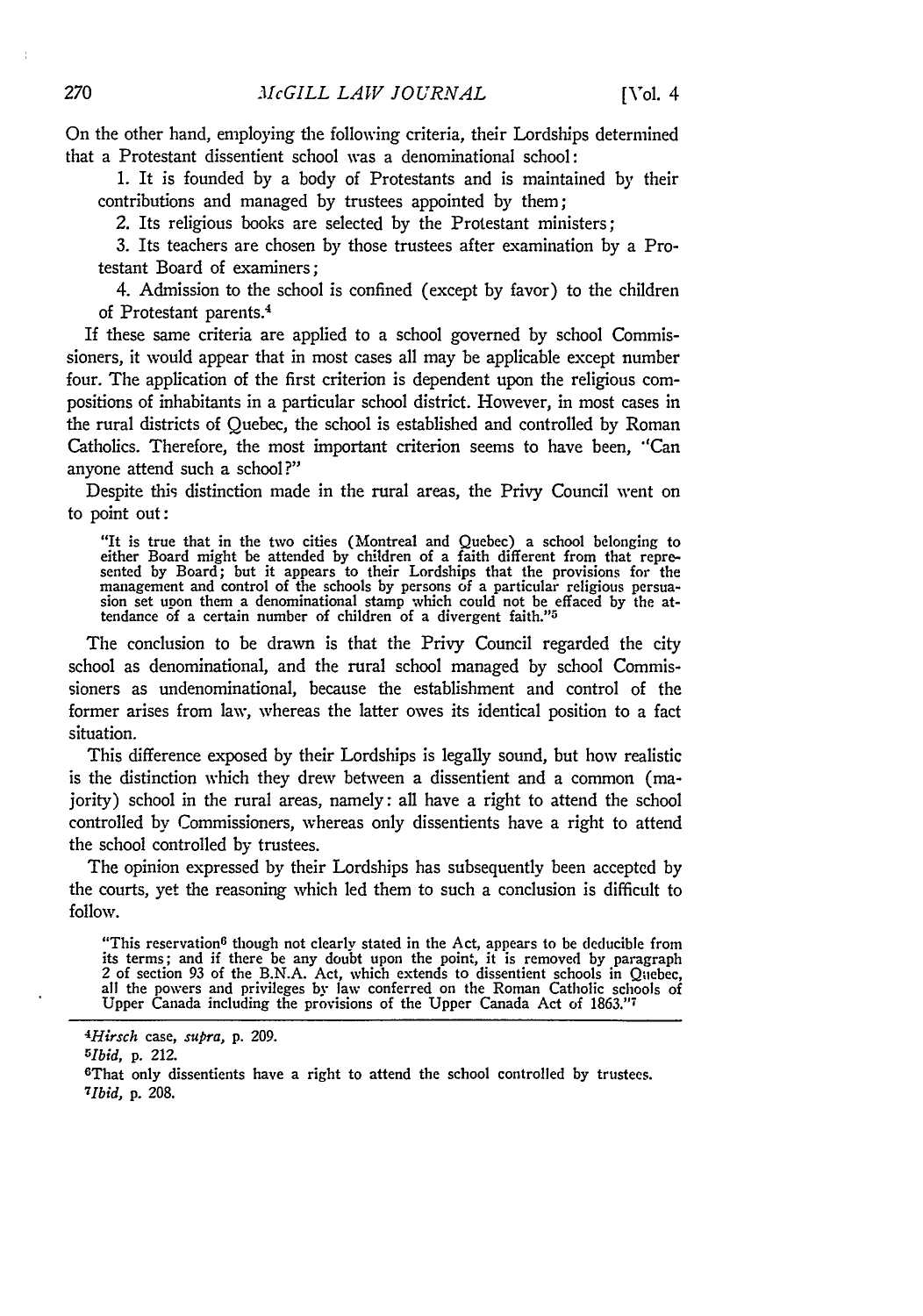**No. 2 ]**

271

The Privy Council made reference to the pertinent Upper Canada Legislation, but apparently did not examine that legislation carefully to see if such a reservation did in fact exist.

Section 12 of the Act,<sup>8</sup> cited by the Privy Council, contemplates the attendance at Roman Catholic Separate Schools, of children who are not Roman Catholics.

... no children attending such school shall be included in the return hereafter required to be made to the Chief Superintendant of Education, *unless they are Roman Catholics."9*

This suggestion of the attendance of children of a different religious persuasion in itself is of no significance unless it can be proved that such children had a right to attend. Hence it becomes necessary to ascertain what powers, privileges and duties were by law conferred and imposed upon the separate schools and separate school trustees respecting the attendance of children of a different faith.

Section 7 of the same Act states that:

"The Trustees of Separate Schools forming a body corporate under this Act... shall have all the powers in respect of Separate Schools, that Trustees of Common Schools have and possess under the provisions of the Act relating to Common Schools."

Section 27 (16) of the Act relating to Common Schools enacts as follows:

"It shall be the duty of the Trustees of each school section, and they are hereby empowered:

To permit all residents in such section between the ages of five and twenty-one years, to attend the school **...** but such permission shall not extend to the children of persons in whose behalf a separate school has been established, according to the Act rsepecting the establishment of separate schools."<sup>10</sup>

It will be noticed that the Trustees are "hereby empowered" to carry out duties and it is therefore reasonable that these duties, with the corresponding powers, were transferred to the Trustees of Roman Catholic Schools as envisaged in section 7 of the *Separate Schools Act.* Consequently, it would seem that the separate school Trustees could restrict admission to children of the Roman Catholic faith where a common school had been established in the district. Similarly, if there was no common school, they appear to have been obliged to admit all students. By section 93 sub-section 2 of the *B.N.A. Act,* these powers, privileges and duties were extended to all dissentient schools in Quebec.

In the *Hirsch case* Lord Cave was of the opinion that a child of a faith, other than that of the dissentient minority, could attend the dissentient school with the permission of the Trustees; yet, by applying the Ontario provisions it would seem that: firstly, a dissentient school in Quebec would only be open to dissentient children, and no other children could attend, *even by leave,* if a school

**<sup>826</sup>** Vic., c. 5.

<sup>&</sup>lt;sup>9</sup>Throughout the comment, all italics within quotations are those of the authors. *1022* Vic., c. 64, s. *27* (16).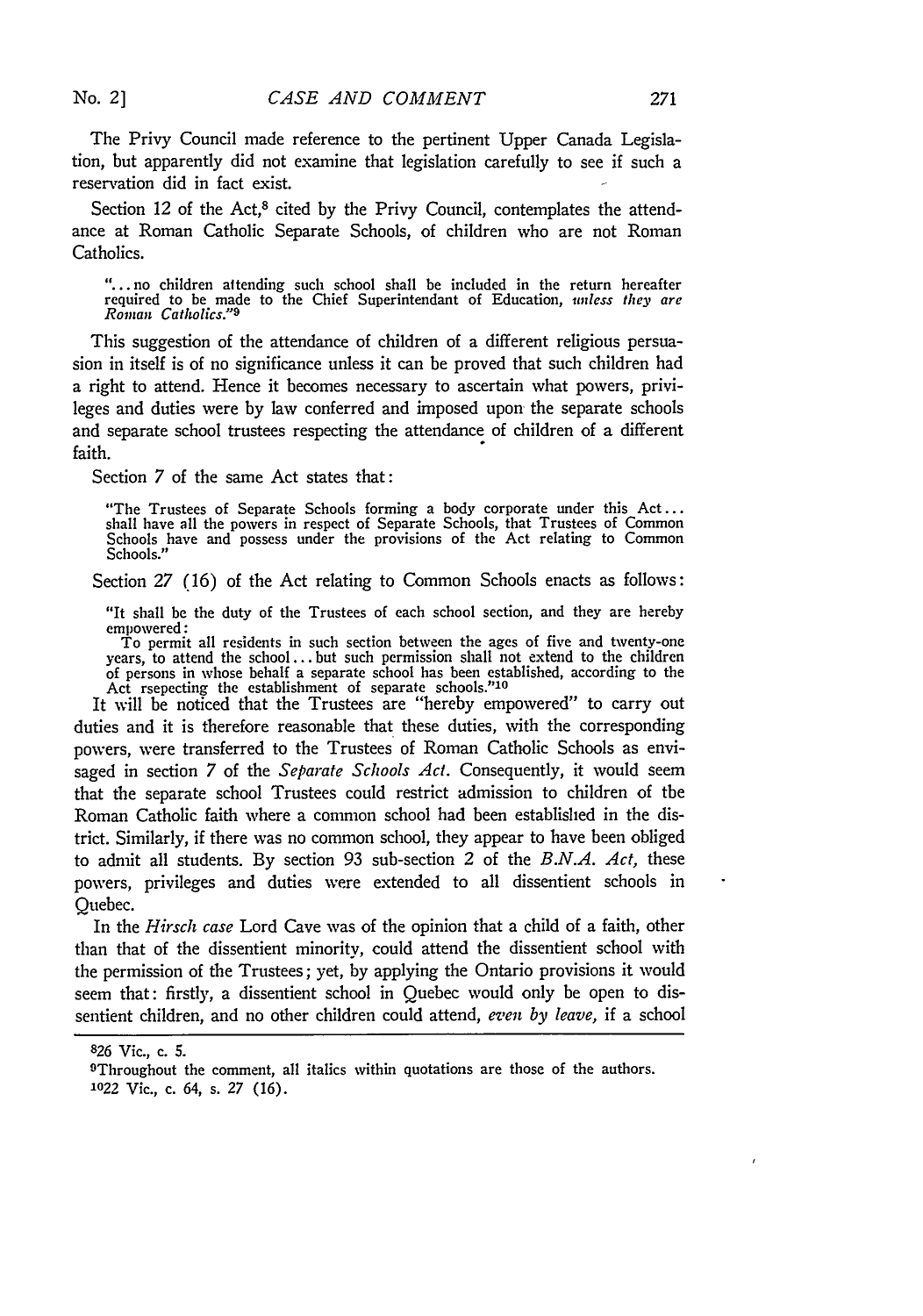was being managed by Commissioners in the same district. Secondly, if only a dissentient school were in operation in a district, $11$  the Trustees of such school would be obligated to admit all students. Do these two propositions represent a fair interpretation of the effect of section 93 (2) of the B.N.A. Act?

Section 93 (2) has undergone no judicial exposition that sheds light upon the question, and on its face it admits of two different interpretations.

(a.) The purpose of section 93 (2) was to extend all such powers, privileges and duties to the dissentient schools in Quebec, but not to the prejudice of any rights or privileges already existing by law in that Province, and any rights or privileges existing after such extension were to enjoy the protection from Provincial legislation afforded by section 93 (1).

(b.) The purpose of section 93 (2) was to extend all such powers, privileges and duties to the dissentient schools in Quebec, even to the prejudice of any rights or privileges then enjoyed by such schools, and any rights or privileges existing after such extension were to enjoy the protection from Provincial legislation afforded by section 93 (1).12

If the latter interpretation is adopted, there can be little doubt as to the validity of the two propositions asserted above. If the former interpretation is adopted, it is necessary to turn to the provisions of the *Quebec Education Act* to see if the reservation suggested by the Privy Council does in fact exist.

With all due respect to the opinion of their Lordships, such a reservation does not appear to be deducible from the terms of the Act **;13** to the contrary, many sections imply that anyone has a right to attend either type of school.

Section 97 of the *Education Act* provides as follows:

"Any child may attend the primary complementary school, or, as the case may be, the intermediate or high school in his municipality . . **."**

1ISuch a situation can arise through a change in the religious composition of a district.

12Section 93, *B.N.A. Act:*

"In and for each Province the Legislature may exclusively make Laws in relation to Education, subject and according to the following Provisions:

- (1) Nothing in any such Law shall prejudicially affect any Right or Privilege with respect to Denominational Schools which any Class of Persons have by Law in the Province at the Union:
- *(2)* All the Powers, Privileges, and Duties at the Union by Law conferred and imposed in Upper Canada on the Separate .Schools and school Trustees of the Queen's Roman Catholic subjects shall be and the same are hereby extended to the Dissentient Schools of the Queen's Protestant and Roman Catholic Subjects in Quebec."

<sup>13</sup>The Privy Council were examining the provisions of the consolidating statute of 1861 (24 Vic. c. 15) which was in force at Union. Since no legislation has been passed since the Union altering the character of-the common or dissentient schools, it is practicable for the purpose of this discussion to examine the provisions of the present *Education Act* (R.S.Q. 1941 c. 59).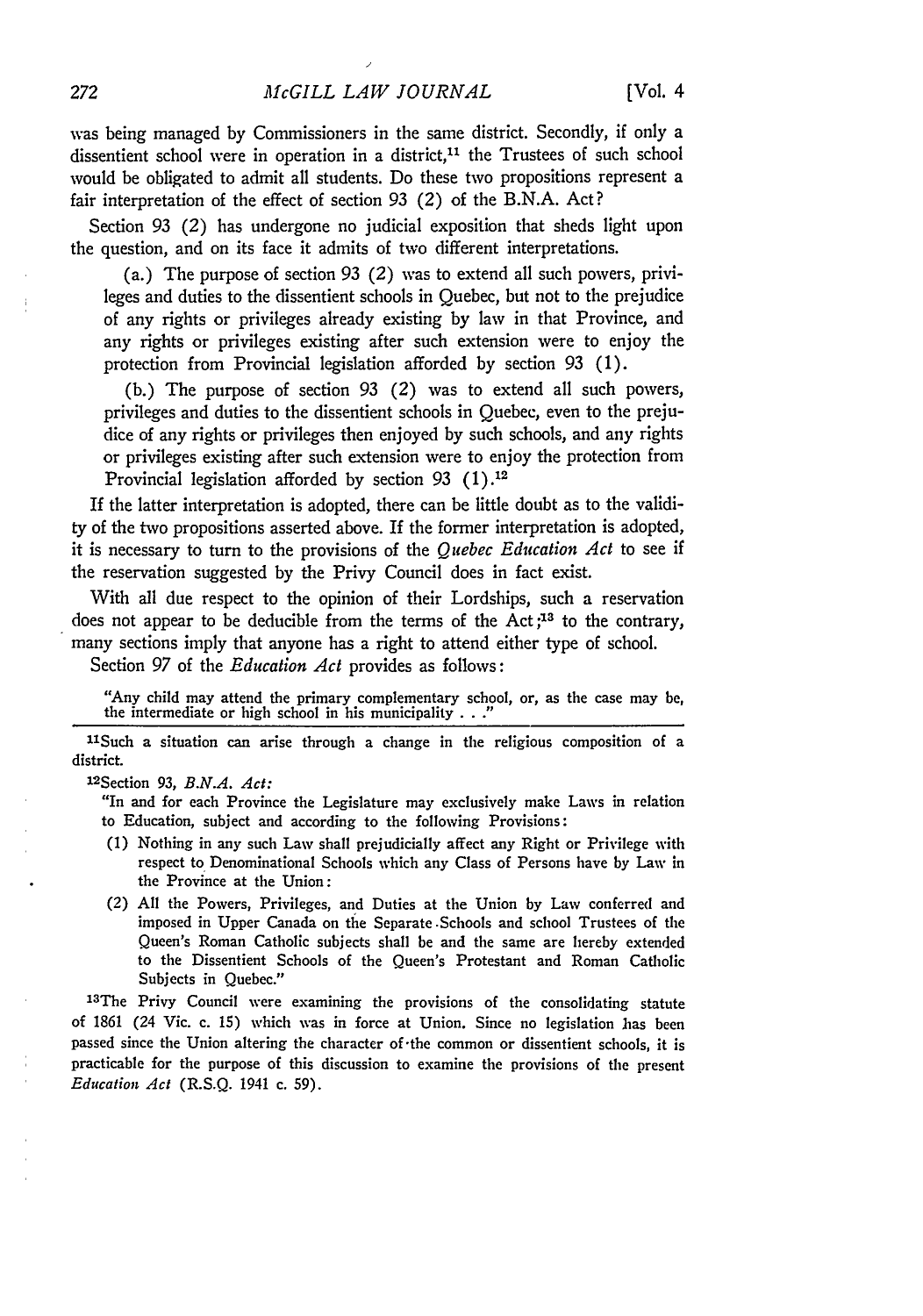Section 2 (12) provides:

**"..** The words primary complementary school mean *every* school of one or the other grades whose course of studies is determined **by** the Catholic Committee of the Council of Education...

**"... .** the words "intermediate school" mean *every* school of one or the other of such extends whose course of studies is determined by the Protestant Committee of the Council of Education. The words "high school" mean *every* school of such grade whose course of studies is determined by the Catholic or Protestant Committee of the Council of Education."

Since the curriculum of the dissentient school is included in those determined by the Protestant or Catholic Committee, $14$  it follows that any child, regardless of religious belief, can attend anyone of the schools mentioned in section 97 although such school might be a dissentient school controlled by Trustees.

From section 96 one can deduce further evidence of this right, for it enacts that:

"Children domiciled in a district, in which there is  $a$  school in operation, may not attend the school in another district in the municipality, unless with special per- mission of the school commissioners or trustees as the case may be..."

Assuming that in a particular district the only school in operation is a dissentient school, a child professing a faith other **than** that of the dissentients can attend the school in another district only **by** obtaining special permission of the Trustees. Surely it can be inferred that he has a right to attend the dissentient school in the district.

Despite the decision of the *Hirsch* case and the prevalent opinion of our courts,15 there seems to be sufficient evidence to assert the following propositions **:**

(i) **A** child of any religious persuasion may attend the school of the majority under the control of school commissioners. (The truth of this statement has not been contested **by** our Courts, and the Court had no difficulty in upholding it in the case under consideration).

(ii) **A** child of any religious persuasion may attend a dissentient school if there is no school in the district controlled **by** school commissioners. (As demonstrated, the right to attend is clearly deducible from the Education Act, and the qualification is a result of the Upper Canada legislation extended to Quebec **by** section **93** (2) of the **B.N.A.** Act. Furthermore, this qualification is to be introduced no matter which interpretation one adopts of that section, for it confers an additional right upon the dissentient school, namely: the right to exclude, in certain circumstances, children of a different religious persuasion.)

It is therefore possible to conclude that the distinction made **by** the Privy Council between the dissentient and majority school in the rural area leaves room for doubt, and if either or both be termed denominational it is not because of the right to admit or exclude pupils of another religious belief.

<sup>14</sup> Section 221 **(3).** *<sup>15</sup>*

*Les Syndics d'Ecoles Dissidents de St. Romuald v. Shannon,* **[1930]** S.C.R. **599.**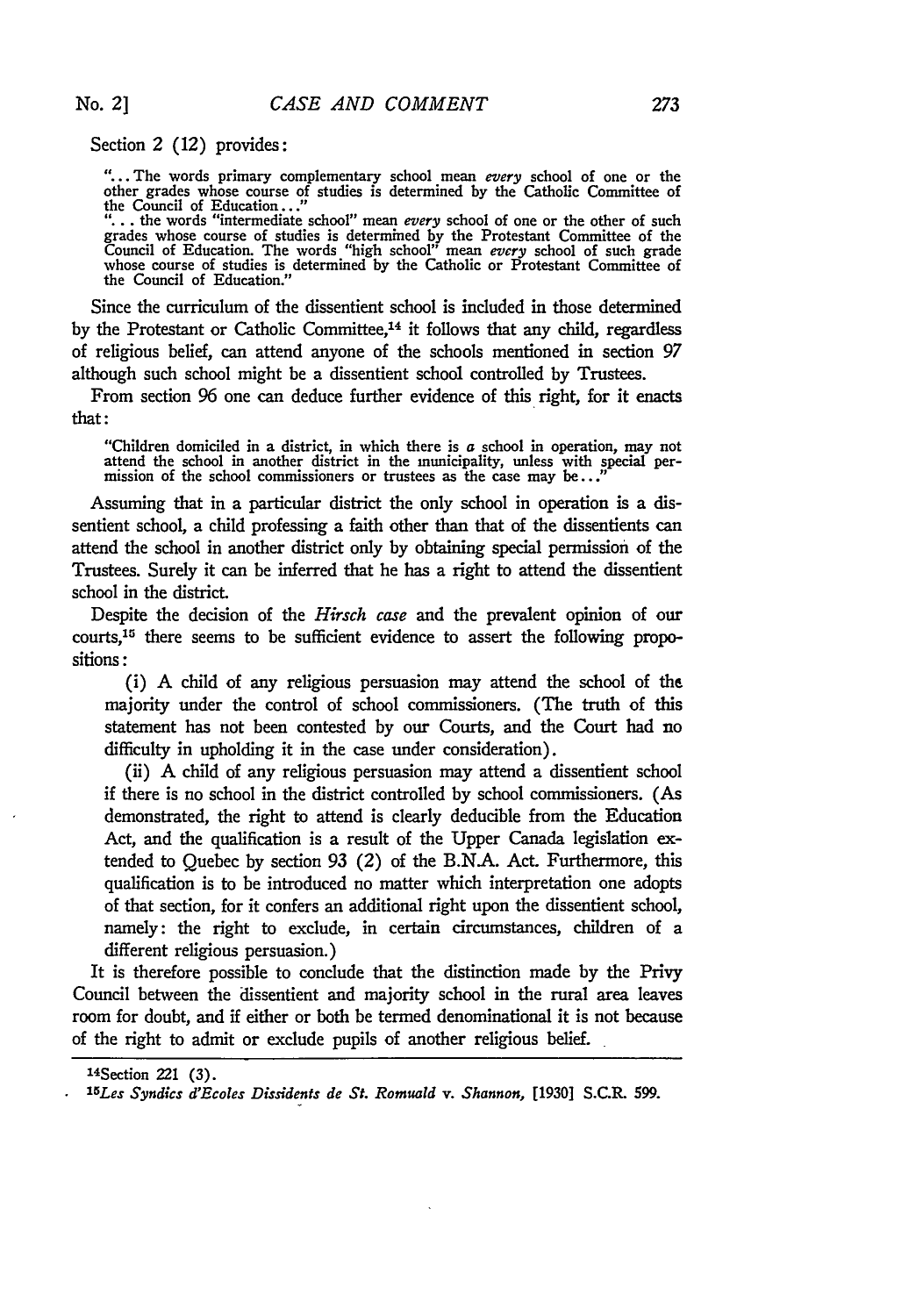Rinfret, J. in his dissenting judgement refers to several sections of the *Education Act* which seem to have a denominational implication.<sup>16</sup> In fact, there seems to be a good deal of evidence in the Act, in further support of his view, that a school run by school commissioners is of a denominational character.

Section 30 provides:

"Each committee shall approve the text books, maps, globes, models or other articles for use in the schools of *its religious belief* and when it sees fit may withdraw such approval.'

It would appear from the wording of this section that a school managed by commissioners under the control of the Catholic Committee can properly be called a Roman Catholic school. In addition, section *47* enacts that:

"Any public school established in town or country may be visited by the persons hereinafter mentioned, as often as they deem necessary; but each such person shall visit only the schools of his own *religious belief."*

A public school may be established and controlled by school commissioners or trustees.<sup>17</sup> Thus, a Protestant minority attending a school run by commissioners is not entitled to receive Protestant visitors. This restriction indicates that a denominational or confessional nature is ascribed to the school.

However, the right to attend and the obligation to take part in the religious training of a school, even if it be denominational, are unrelated problems. Indeed, this excursion into the nature of the public school in Quebec has little bearing on the case under consideration, but it has opened avenues of uncertainty and raises questions that have never been satisfactorily answered by the Courts. It is submitted that no matter what view is adopted as to the religious nature of the school itself, it is still necessary to determine whether or not the school authorities have the right to impose religious training on children of a religious persuasion different from that of the majority. This issue was of most importance in the judgement rendered by the Court of Queen's Bench.

## THE EDUCATION **AcT**

Recognizing that the principle of "religious freedom" exists in our law, each of the concurring judges was of the opinion that the *Education Act* is not to be interpreted as abrogating that right. Differences of opinion arose as to the validity of the regulations of the Roman Catholic Committee, Owen, Hyde and Martineau, **J.** J. dissenting on this issue, holding, in the words of Owen J. that:

"In clear and unambiguous terms the regulations provide that all children and all schools subject to the regulations must follow the complete program of instruction including religious exercises and training."<sup>18</sup>

With respect to the opinion of the rest of the Court, such an interpretation does not seem unfair. However, to declare that the *Education Act* does not permit such subordinate legislation deserves greater consideration.

274

<sup>16</sup>Per Rinfret, **J., p. 750.**

**<sup>&#</sup>x27; TR.S.Q.** (1941). c. **59,** s. 2 (12). 18Per Owen, **J., p.** 741.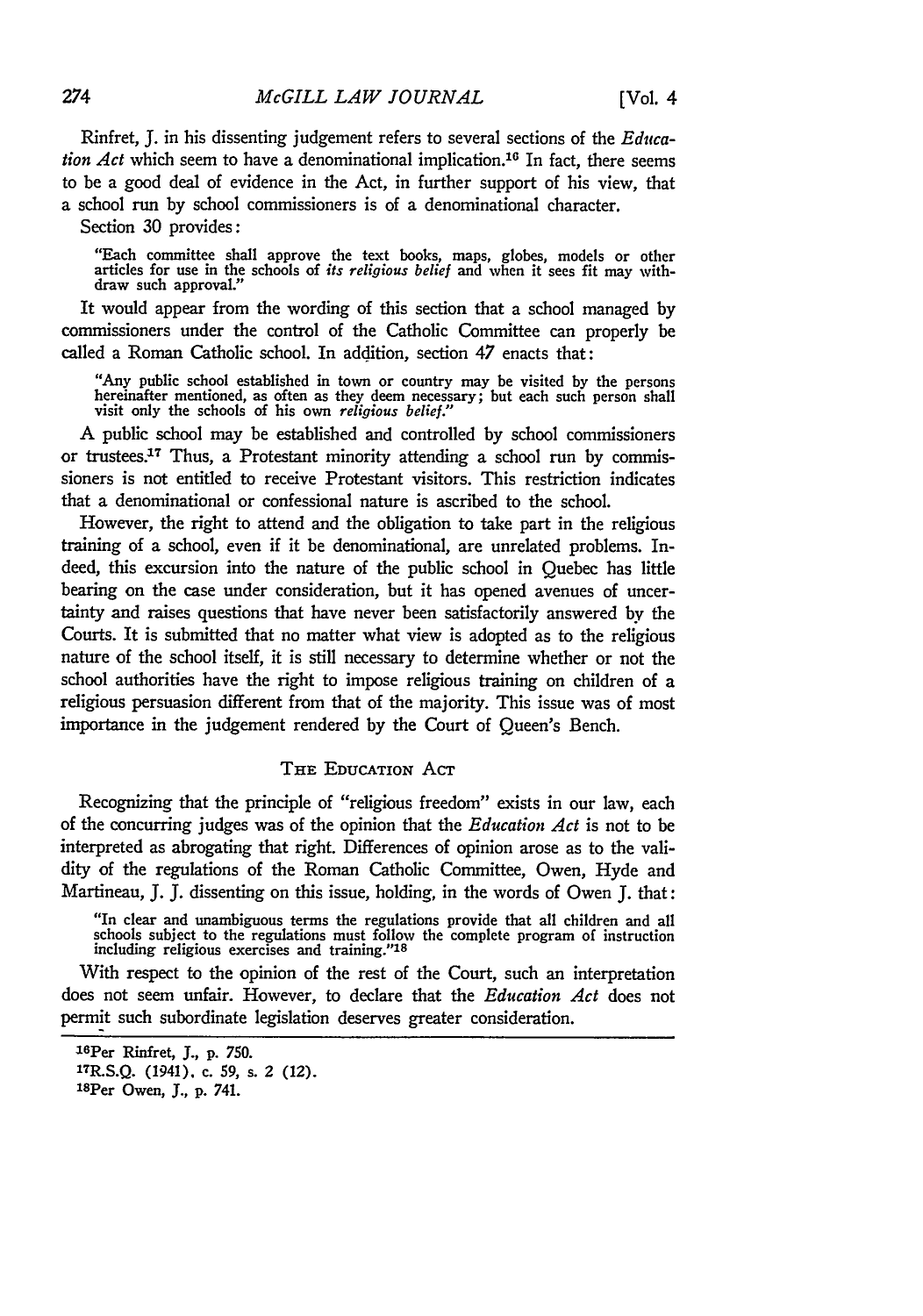The *Education Act* imposes a duty on the school boards whether they be controlled by commissioners or trustees.

"To take the steps necessary to have the course of study authorized by the Roman Catholic or Protestant Committee, as the case may be, followed in each school."19

Section 29 of the Act bestows upon the Roman Catholic or Protestant Committee, as the case may be, the power to make regulations with the approval of the Lieutenant-Governor in Council,

"for the organization, administration and discipline of public schools."

Under the authority of this section the Catholic Committee prescribed the regulations that required all pupils in attendance at the school to participate in the religious exercises and training. A dilemma arose when the learned judges attempted to reconcile the regulations of the Catholic Committee with the following provision of the compulsory education legislation introduced in 1943:<sup>20</sup>

"Every child must attend school every day, in each year, on which the public schools are open in accordance with the regulations made by the proper authority, from the beginning of the school year following the day on which he attains the age of six years until the end of the school year in which he attains the age of fourteen years."

In the opinion of the Court, the introduction of this legislation made the attendance of the Chabot children at the school in question compulsory, yet the Act does not stipulate that they shall be exempt from religious training and exercises. There are, however, several sections of the Act, some of which are relied upon by the Court, from which it might be inferred that the right to freedom of religion is respected.

Section 588 enacts that:

"The children of persons professing the Jewish religion shall have the same right to be educated in the public schools of the Province as Protestant children, and

shall be treated in the same manner as Protestants for all school purposes. No pupil of the Jewish religion shall, however, be compelled to read or study any religious or devotional books or to take part in any religious exercises or devotions, to which the father or in his default the mother or tutor or person having the care or maintenance of such pupil shall object."

This section cannot be made the basis of any convincing argument for a general exemption from religious training, for its terms are not free from ambiguity. It implies that the express exemption granted to Jewish children does not extend to Protestant children, and although one might assume that it refers only to schools controlled by Protestant commissioners or trustees, this is not clearly spelled out.

The last sentence of section 221 (4) was regarded as indicative that the regulations could only apply to children of the Catholic faith.

"The rector or priest in charge of a Roman Catholic church shall have the right to choose the books relating to religion and morality, for the use of the pupils of *his*

<sup>19</sup>R.S.Q. (1941), c. 59, s 221 (3).

<sup>201943,</sup> S.Q., c. 13, s. 290a *et seq.*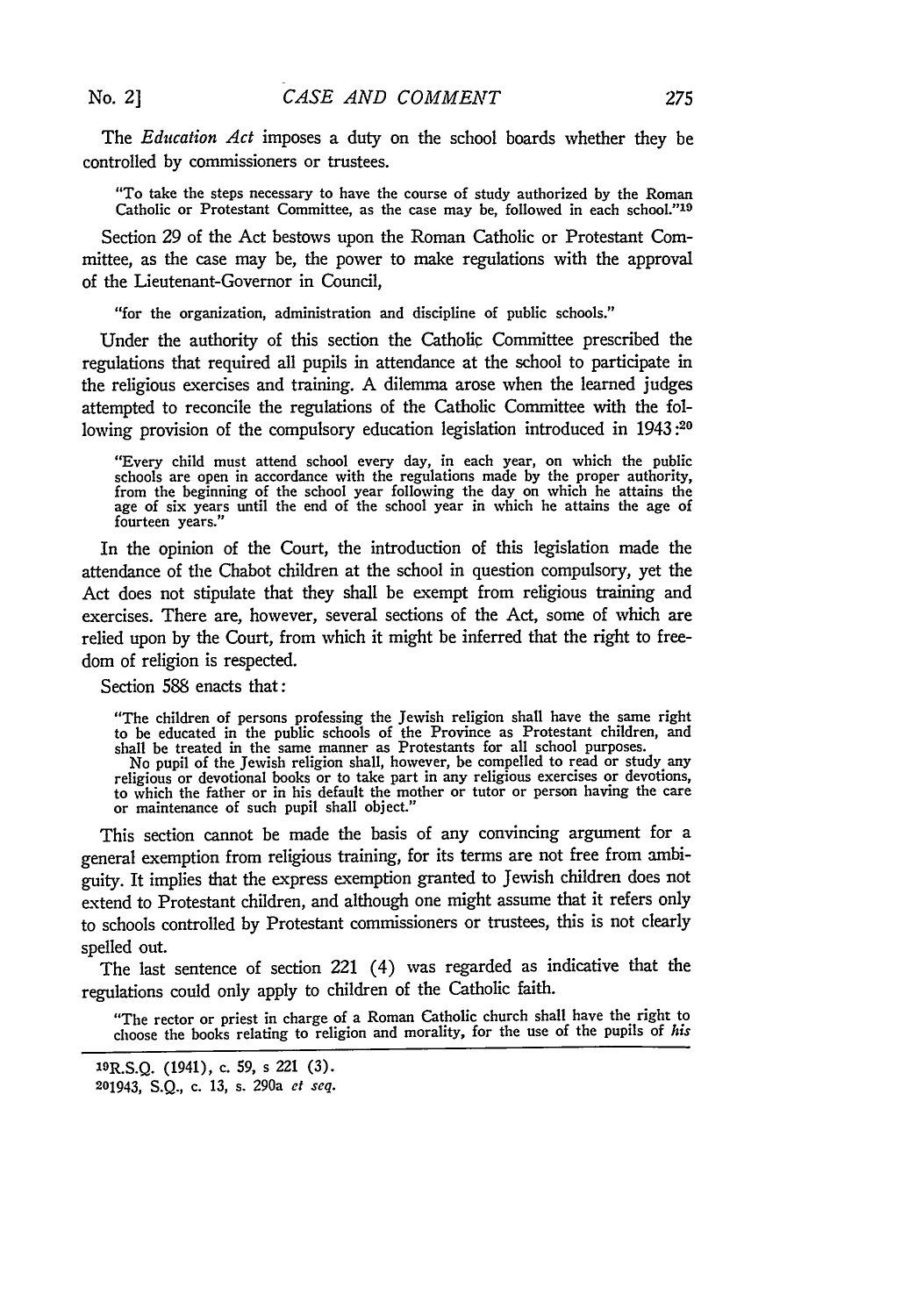religious belief, and the Protestant Committee shall have the same powers as respects Protestant schools."

An argument can be made that such books may be prescribed for Catholic children and not for the school as a whole. This is, however, inconsistent with the power given to the Protestant Committee since it prescribes books for the school rather than for the individual pupils. Interpreted literally, the section confers more rights on Roman Catholics than on Protestants for the Roman Catholic rector or priest could prescribe the defined books to be used by children of his faith attending a Protestant school, whereas the Protestant Committee could not prescribe such books for the need of Protestant children attending a Roman Catholic school. Such a construction does not conform to the spirit of the legislation, and moreover, the section is not sufficiently clear or forceful to be held out as establishing a general principle of religious freedom.

The intention of the Legislature is better evidenced by section *290* v, introduced in 1943 as part of the compulsory school attendance legislation:

"No proceedings shall be taken by reason of the absence of a child from school on a day regarded as a holiday by the church or religious congregation to which he belongs.

This provision can only be interpreted as an express recognition of religious freedom, but, it must be remembered that the provisions regarding Jewish children and the latter respecting religious holidays are both additions to the original *Education Act.21* The Act must be read as a whole, and it is very difficult to reconcile the latter provisions with the rest of the Act. It is submitted that these are exceptional provisions rather than examples of the spirit underlying the legislation.

It seems evident that there were, and still are, basic differences in the approach of the Roman Catholic and the Protestant to the education of youth. If not, there would be little point in establishing separate committees to regulate the respective systems. There is a fusion of education and religion in the Roman Catholic school that is not as evident in that of the Protestant. Abbé Desrosiers has written:

"Above all, French Canadian Quebec remains faithful in matters of education to the teaching of the church. Religious neutrality is repugnant to her traditions and beliefs and she has never allowed herself to be deceived by fair words about educational necessity that so often conceal, in other countries, the boldest attacks upon religious teaching in the schools." $22$ 

Even Rinfret, **J.** in his dissent, looked with approval to regulation 9 of the Protestant Committee which provides that:

"Religious instruction shall be given in all public schools as laid down in the Course of Study and Handbook for Teachers. No pupil in any public school, however, shall be required to read or study in or from any religious book or to however, shall be required to read or study in or from any religious book or to join in any exercise of devotion or religion when it is objected to in writing by his parent or guardian

=Section 290v and section **588.** *22 Canada and its Provinces, VoL* **16, p.** 441.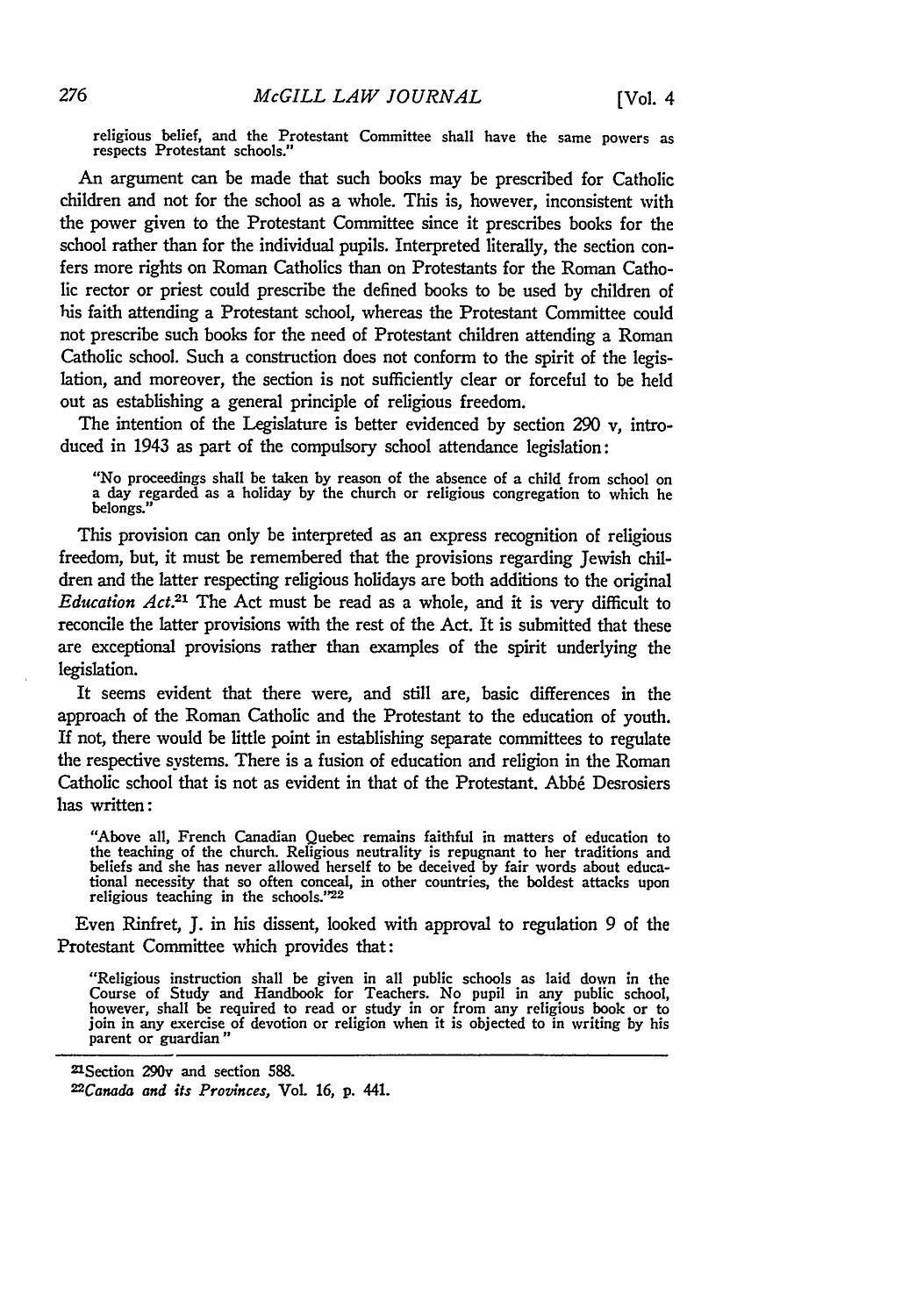When commenting on this regulation, Rinfret J. stated:

"... je n'ai pas à me substituer au Comité catholique pour établir ce règlement; il a, sans doute, de bonnes raisons pour ne pas l'adopter, tout comme le Comité pro-<br>testant avait d'excellentes raisons pour édicter son règlement."<sup>23</sup>

In this statement Rinfret, J. appears to recognize that different rationale underlies each of the two educational systems in Quebec. The Protestants, apparently, do not regard religious training as an essential ingredient in a child's formal education, whereas the Roman Catholics consider religious training and education inseparable. Further support of this view is found in the following extracts taken from an affidavit of His Grace the Archbishop of St. Boniface, used in the case *Barrett v. City of Winnipeg.*<sup>24</sup>

"In education, the Roman Catholic Church attaches very great importance to the spiritual culture of the child, and regards all education unaccompanied by instruction in its religious aspect, as possibly detrimental and not beneficial to children. With this regard the church requires that all teachers of children shall not only be members of the church, but shall be thoroughly imbued with its principles and faith; shall recognize its spiritual authority and conform to its directions. It also requires that such books be used in the schools with regard to certain subjects, as shall combine religious instruction with those subjects; and this applies peculiarly to all history and philosophy."

His Grace, the Archbishop goes on to point out the difference between Protestant and Catholic education:

"The main and fundamental difference between Protestants and Catholics, with reference to education is, that while many Protestants would like education to be<br>of a more distinctly religious character then that provided for by the said Act,<sup>25</sup> yet they are content with that which is so provided for and have no conscientious scruples against such a system. The Catholics on the other hand insist, and have always insisted, upon education being thoroughly permeated with religion and religious aspects, that causes and effects in science, history, philosophy and aught else should be constantly attributed to the Deity, and not taught merely as causes and effects."

These extracts provide an appreciation of the difference that must also underlie the two systems in Quebec, and account for the introduction of regulation 9 of the Protestant Committee which conflicts with no "conscientious scruples" of the Protestants.

Does this judgment of the Court render regulation 9 unnecessary? It must be construed as having effect, for the *Education Act* was interpreted as not conferring the power upon the Roman Catholic Committee to impose its religious training upon pupils of another faith. However, since, the Roman Catholic Committee has the undisputed power to authorize and regulate the course of study in schools under its jurisdiction, where can be found a provision of law to prevent the Committee from prescribing a curriculum that has in its entirety a religious connotaticn?

<sup>23</sup> Per Rinfret, **J.,** p. 766.

<sup>24[1891]</sup> *Manitoba Reports,* p .273 at p. *276 et seq.*

*<sup>25</sup>An Act establishing a non-denominational public school system,* 53 Vic., c. **38** (M).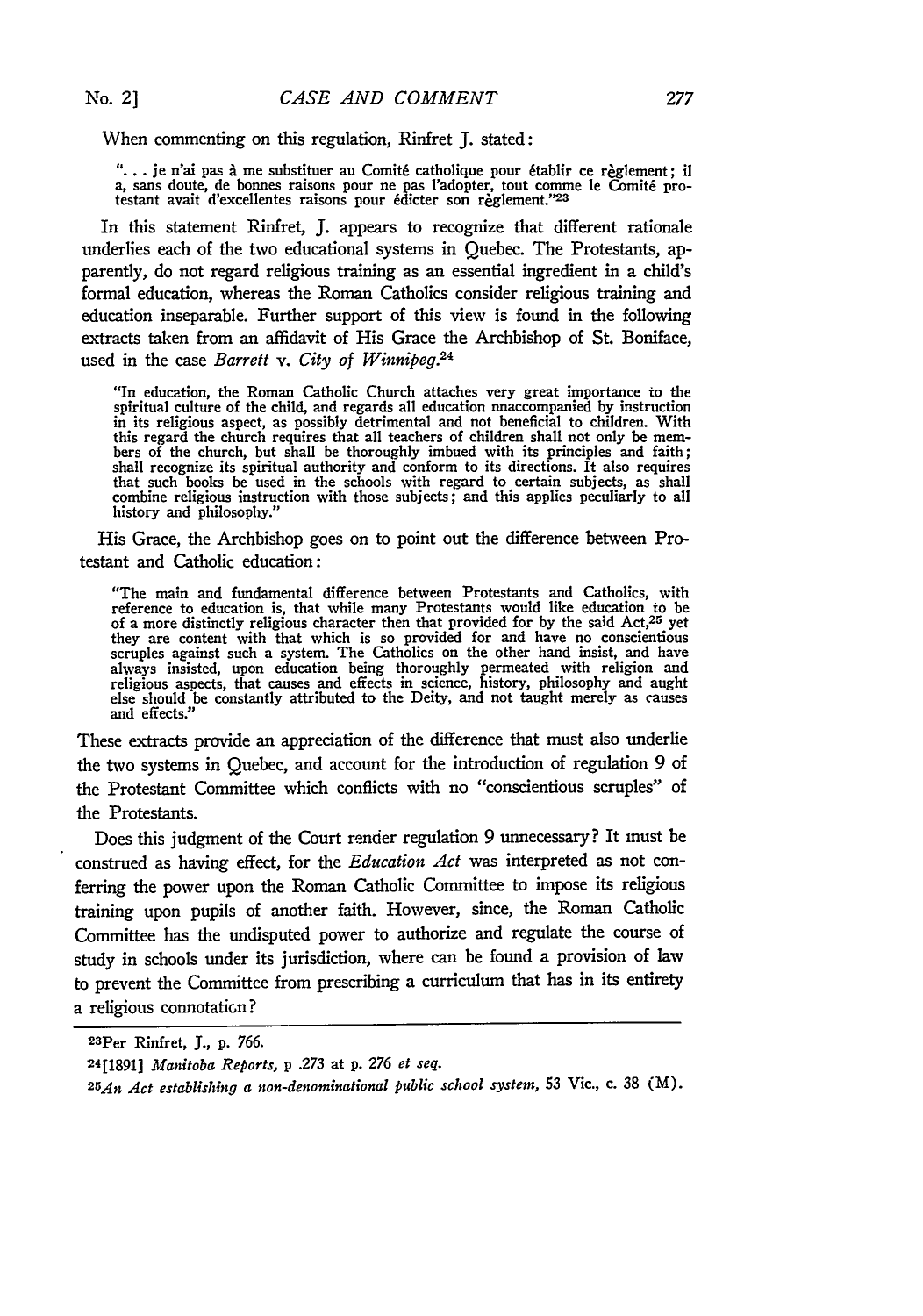If children are obliged to attend such a school, as the Court has adjuged them to be, they would have no choice but to participate in a religious curriculum, which, it is submitted, the Committee in question has the power to prescribe. for it, and it alone, has the authority to determine what the content of education is. However, the Court, in order to uphold the validity of the *Education Act* adopted the following interpretation:

"Consid6rant qu'il ressort des principales dispositions de la Loi **de** l'instruction partitus des catholiques romains et des protestants et le droit primordial des parents<br>en matière de l'éducation religieuse; que cette loi ne contient aucune disposition qui<br>doive être interprétée de manière à obliger les doive être interprétée de manière à obliger les enfants ayant le droit de fréquenter<br>l'école des commissaires et dont les parents professent une religion autre que celle<br>de la majorité, de suivre une instruction religieuse

The desirability of this interpretation cannot be questioned; its practicability is open to doubt.

It is not difficult to perceive the line that is drawn between religious and secular education in the Protestant school, but as the writing of the Archbishop of St. Boniface indicated, this same line of division in the Roman Catholic school is obscure, if not invisible. For example, what is the nature of a religious book that a child is to be exempted from reading, and what criteria is one to employ in distinguishing it from a history book imbued with religious principles? If the parents oppose the use of such texts are their children to be exempted from participating in these aspects of the curriculum? If so, it would appear that the *Education Act* does not provide a workable solution for our multi-religious Province, since children could be deprived of a large portion of essential education.

Unfortunately there seems to be little consultation between the Roman Catholic and Protestant Committees. The *Education Act*<sup>27</sup> provides that:

"School questions affecting the joint interests of Roman Catholics and Protestants shall be under the jurisdiction of the Council of Education, and shall be decided by it."

Pratte, J. suggested that because of this section, the Council of Education constituted the proper authority to which the case in issue should have been referred.28 No doubt the Council of Education which is representative of both Committees, could resolve such issues as the one under consideration and thus avoid the necessity of the parties involved resorting to the Courts of Justice. However, as stated in the Report of the Protestant Education Survey Committee of 1938, the Council of Education has no more than a statutory existence.

"School questions affecting the joint interest of Roman Catholics and Protestants are placed by the *Education Act* of the Province under the jurisdiction of the

27 Section 22. 28Per Pratte, J., p. 719.

**<sup>26</sup>P.** 710.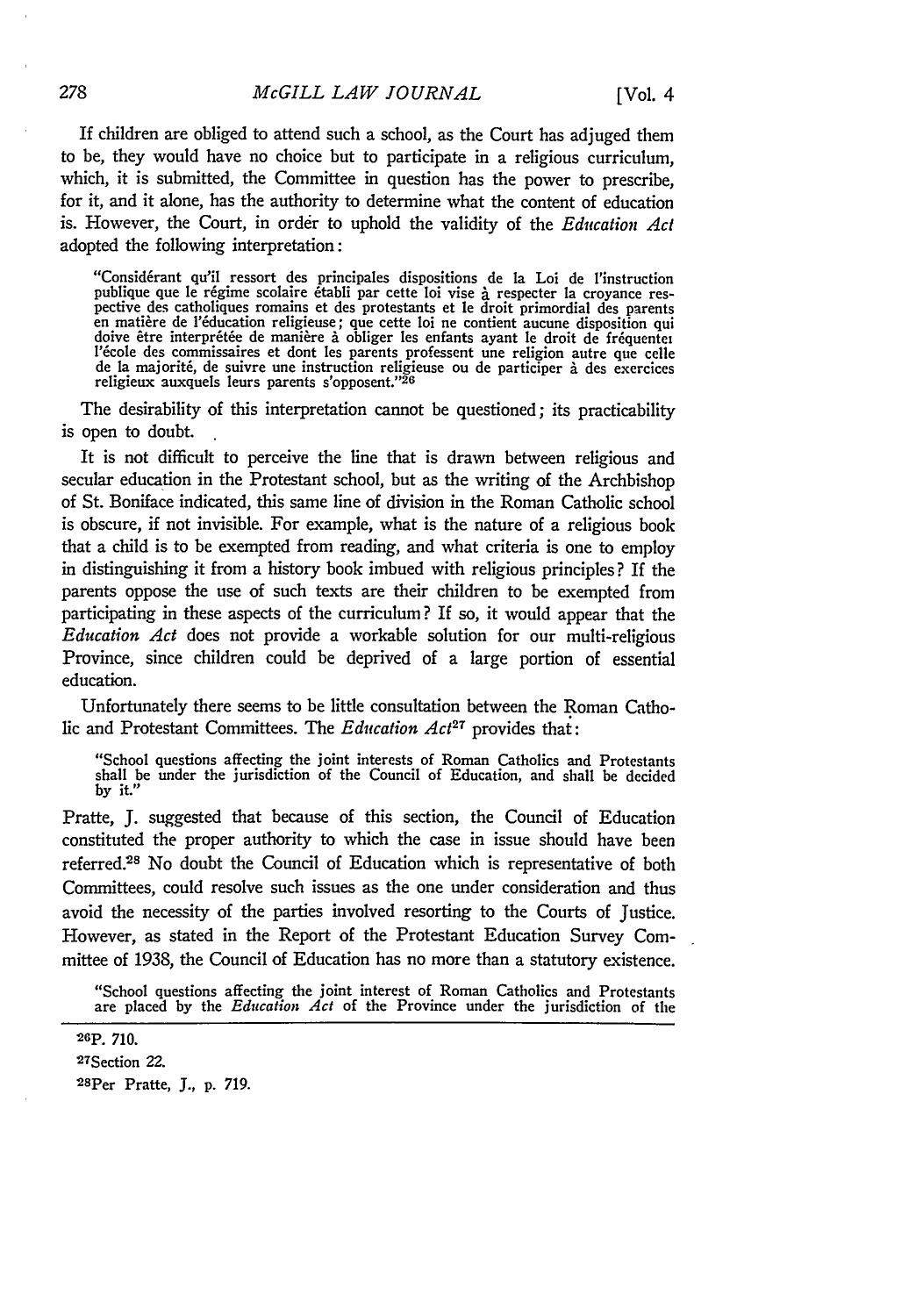**No. 2]**

Council of Education **...** The fact that the Council has not met during the past forty years suggests that questions calling for joint consideration rarely arise."<sup>29</sup>

Indeed, it is unfortunate that the Council of Education has not fulfilled its purpose as envisaged by the legislators. If it were to be given a functional existence, such disputes might be solved by means acceptable to both parties.

A satisfactory educational system requires co-operation and understanding between the administration, local school authorities, teachers and parents, and it is inconceivable that this necessary harmony can be attained by enforced cooperation on the strength of a mandamus.

# PART II

1;.has been said that the legal historian of the future will mark "as more than a passing aberration the mid-twentieth century interest in natural law doctrine." The decision in this case well illustrates this claim.

THE ROLE OF **NATURAL** LAW IN **THE** DECISION

Five of the seven judges in the case expressly relied upon natural law in order to determine the legal effect which was to be given to s. 221 (3) of the *Education Act.*

This section provides:

"It shall be the duty of school boards (i.e. commissioners or trustees) **3.** To take the measures necessary to have the course of study authorized by the Roman Catholic or Protestant Committee, as the case may be, followed in each school."

This section of the *Education Act* was deemed by the court to be susceptible of two meanings. Firstly, it can mean that it is the duty of such commissioners to see that the *total curriculum* (i.e. secular and religious courses) authorized by the Roman Catholic Committee is followed by *all* the pupils in the school. Alternatively it can mean that it is the duty of such commissioners to see that the *total secular curriculum* authorized by the Roman Catholic Committee is followed by all the pupils in the school, and that the religious curriculum and exercises are only followed by the Roman Catholic children in the school.

It was in attempting to give legal effect to this section of the statute, the words of which admitted of two possible meanings that the five judges relied upon the doctrine of natural law. This doctrine was not, however, uniformly applied by all the judges who invoked it.

Two different applications, at least, are immediately evident in the decision. These are found in the judgments of Casey and Hyde, J. J.

The view of Casey, J. is the more forceful of the two views. To the learned judge, positive law is valid only so far as it corresponds to the natural law.

*<sup>2</sup> -Report of the Quebec Protestant Education Survey Committee,* **1938, p. 9.** (The Council has not met since the publishing of this Report).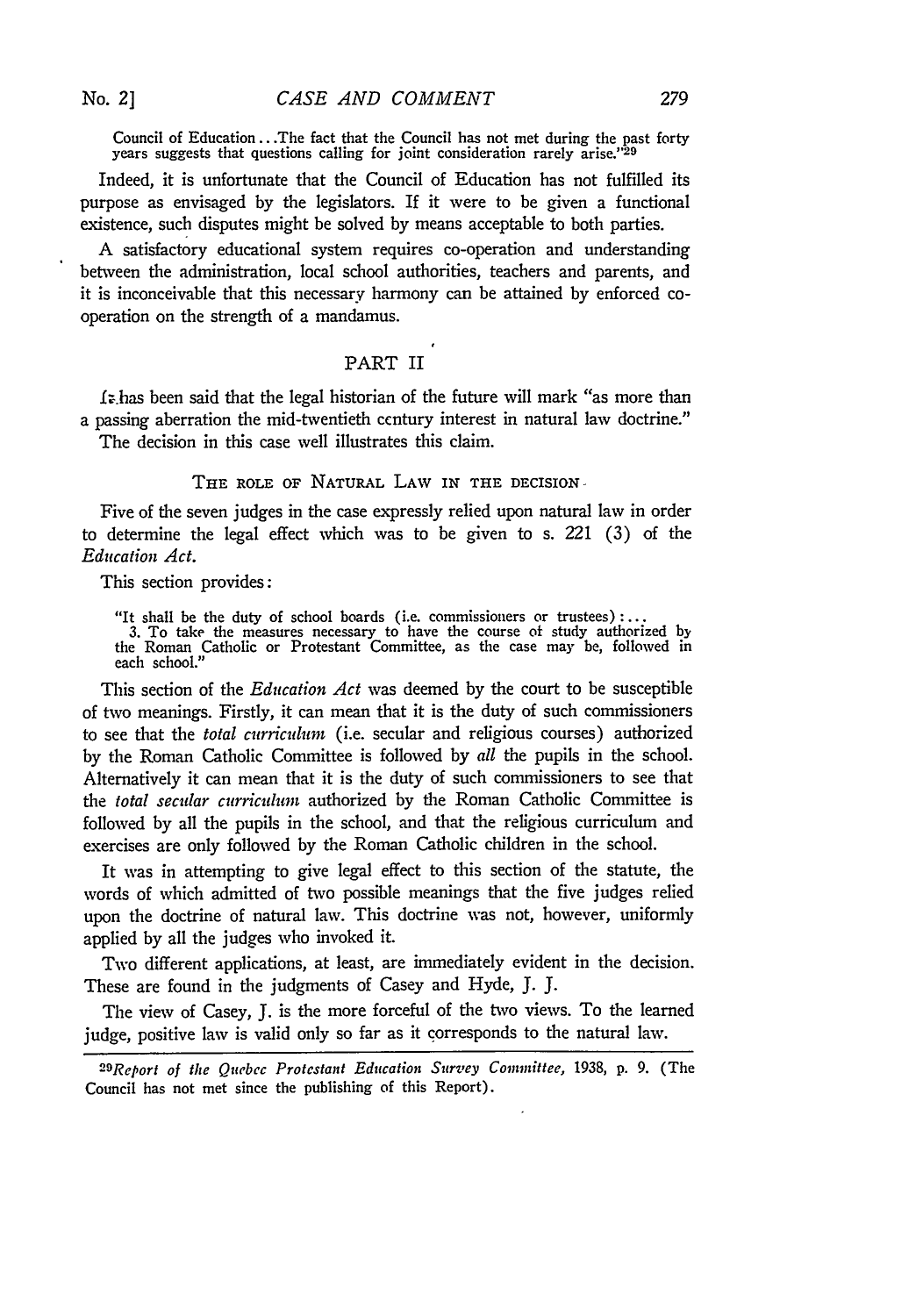The right to practice one's religion and the right to control the education of one's children are to Casey, J. rights which "find their source in natural law, those rules of action that evoke the notion of a justice which human authority expresses, or ought to express, but does not make a justice which human authority may fail to express, and must pay the penalty for failing to express by the diminution, or even the forfeiture, of its power to command..."<sup>30</sup>

At page 722 he propounds what appears to be the strongest statement about natural law to be found in the decision of any Canadian court. He states:

"On this point there can be no doubt for if these rights find their source in positive law, they can be taken away. But *if,* as they do, they find the existence in the very nature of man, then they cannot be taken away and they must prevail should they conflict with the provisions of positive law."

A less extreme view of natural law is that expressed by Hyde, J.<sup>31</sup> The learned judge appears to postulate a dualism of positive and natural lav, but he does not find in this dualism the inevitable superiority of natural law.

At p. *724* he states:

"To say, however, that children of faith other than Roman Catholic, who, be it remembered, may be attending such schools not only of right, but as a duty, must follow the religious part of the program laid down for Roman Catholics, is to force upon them the teaching of the Roman Catholic Church and oblige them to go through forms of worship in accordance with that faith. It requires **no** text **ot** law to demonstrate that this cannot be so."

But, Hyde, J. is not prepared to go as far as Casey, J. in the event of a conflict between positive and natural law. At page *725* he states:

"The power given to the Roman Catholic Committee to determine the course of studies in the schools under its jurisdiction cannot be construed to override this basic principle of natural law. It would require very specific provisions in the Act to that effect to justify any such interpretation and tionality of such provisions would be a matter for consideration."

The views of Casey and Hyde, J. J. bear some analysis. Both judges are persuaded by natural law that s. 221 (3) of the *Education Act* was not *intended* by the Quebec Legislature to abrogate the religious rights of a Witness of Jehovah. But natural law persuades each of them for different reasons. This is because the existence of natural law forms part of the minor premise in a syllogism, the major premise of which is different for each judge.

Casey, J. appears to begin with the following premise: If these are two possible meanings which can be given to the words of a statute, one of which would render the statute *ultra vires* and one of which would render it *intra vires,* that meaning most consistent with its validity should be given legal effect by the court.<sup>32</sup> Such a rule of construction was enunciated in the Supreme Court of Canada in **1918:33**

<sup>30</sup>p. 722.

<sup>&</sup>lt;sup>81</sup>Martineau, J. concurring.

 $32$ Such a rule of construction is nowhere expressly stated in the judgment of Casey, J. The writer has taken the liberty of deducing this from the fact the learned judge has placed on interpretation upon s. 221 (3) of the *Education Act* which as he states, makes it unnecessary for him to declare that section ultra vires.

*<sup>33</sup>Gauthier v. The King,* 40 D.L.R. 353, at **365,** per Anglin, J.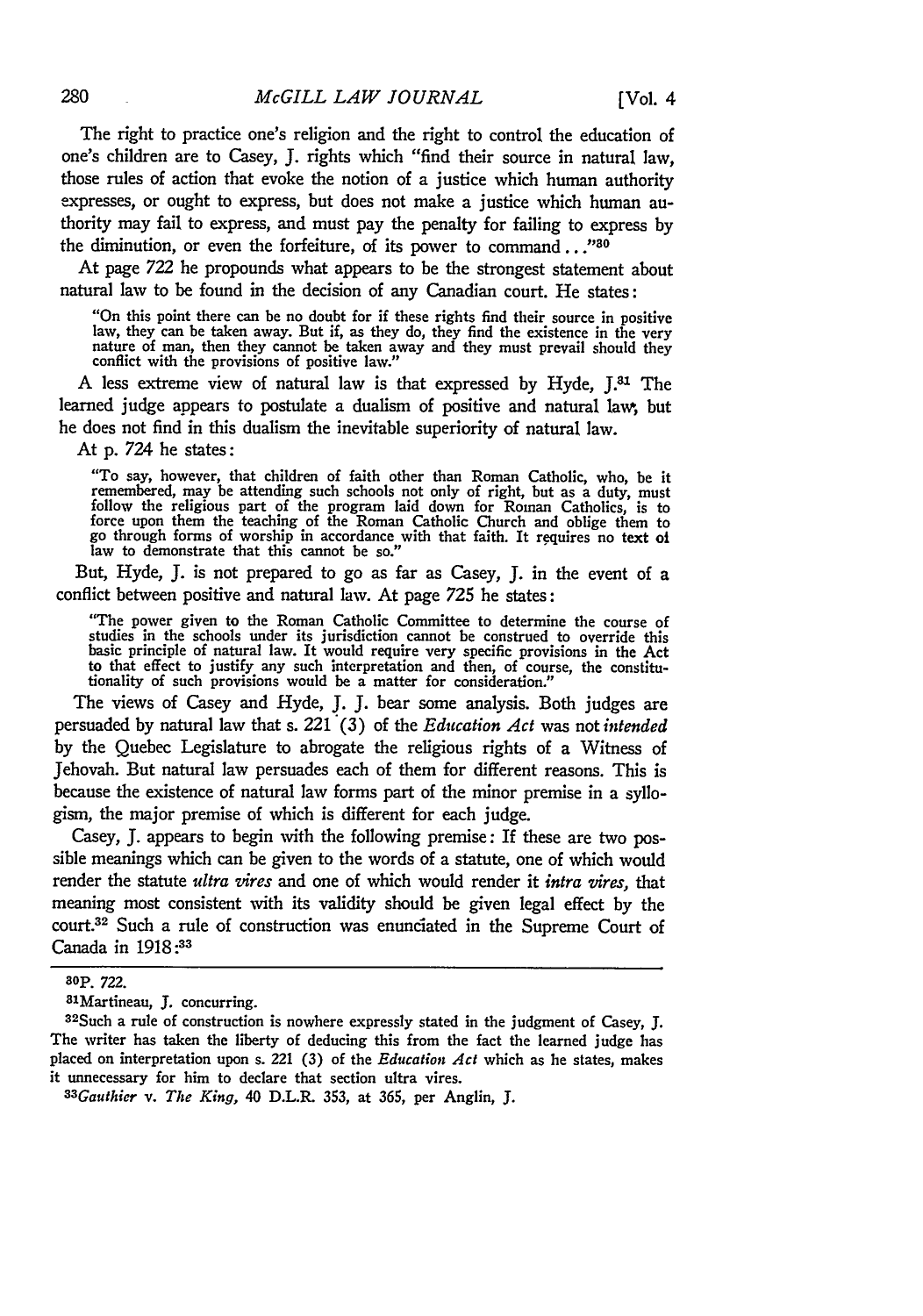"An interpretation that would render it *ultra vires* should, of course, be placed upon a statute only if unavoidable."

Since to him an interpretation contrary to natural law would render the statute invalid, Casey, **J.** gave to the statute a meaning consistent with its validity. The remarks of the learned judge concerning the supremacy of natural law are therefore, *obiter dicta,* because he was not dealing with a provision **of** positive law which conflicted with a provision of natural law. They do, however, provide an important argument for considering a statute *ultra vires.*

Casey, **J.** does not cite any authority to justify the overriding supremacy of natural law in a Quebec court. **Of** course, once one accepts the existence of such law, the citation of any authority would be quite meaningless because the acceptance or rejection of its supremacy it not something to which the decision of any court could lend weight. It is more than a question of precedents; rather it is a question of precedence.<sup>34</sup>

Hyde, **J.** appears to begin with a premise quite different from that of Cosey, **J.** It may be stated as follows: Whenever the language of the Legislature admits of two constructions and, if construed in one way, would lead to obvious injustice, then the Court should give to the statute the meaning which is the more consistent with the liberty of the individual.<sup>35</sup> There is high judicial authority to support such a rule of construction.<sup>36</sup>

Since an interpretation contrary to natural law would render the statute unjust, Hyde, **J.** concluded that s. 221 **(3)** of the *Education Act* did not intend to abrogate religious liberties.

The other judgments which rely upon natural law are not as clear in the application which they make of that doctrine. Whether it is invoked because it would render the statute *ultra vires*, or merely unjust, is something which is not clearly spelled out. Nevertheless, it is propounded with some vigour.

Thus, Taschereau, **J.** states at **p. 730:**

"Il serait d'ailleurs contraire au droit naturel, ainsi qu'aux principes les plus **l6** mentaires de nos institutions démocratiques qu'un père ne puisse exercer le droit, ni remplir son obligation de faire instruire ses enfants, sans renoncer à sa foi religieuse. *(Loi de l'instruction publique,* art. **290** a)."

And Pratte, **J.** states at **p. 717:**

34 The powerful language concerning natural law in Casey's **J.** decision must, of course, be read subject to his statement at **p. 720** that "while in principle no one should be coerced into the practice of a religion.., this immunity disappears if what he does or omits is harmful or opposed to the common good or in direct violation of the equal rights of others."

35Such a rule of construction is nowhere expressly stated in the judgment of Hyde, **J.** but it appears to the-premise from which he has reasoned.

*36Smith v. G. W, Ry Co.* (1877), **3 A.C.** 165; *Rothes v. Kirkcandy Comthissioners* (1882), 7 A.C. 702; *Hill v. East and West India Dock Co.,* 9 A.C. 456; *Railton v.* Wood, **15 A.C. 363.**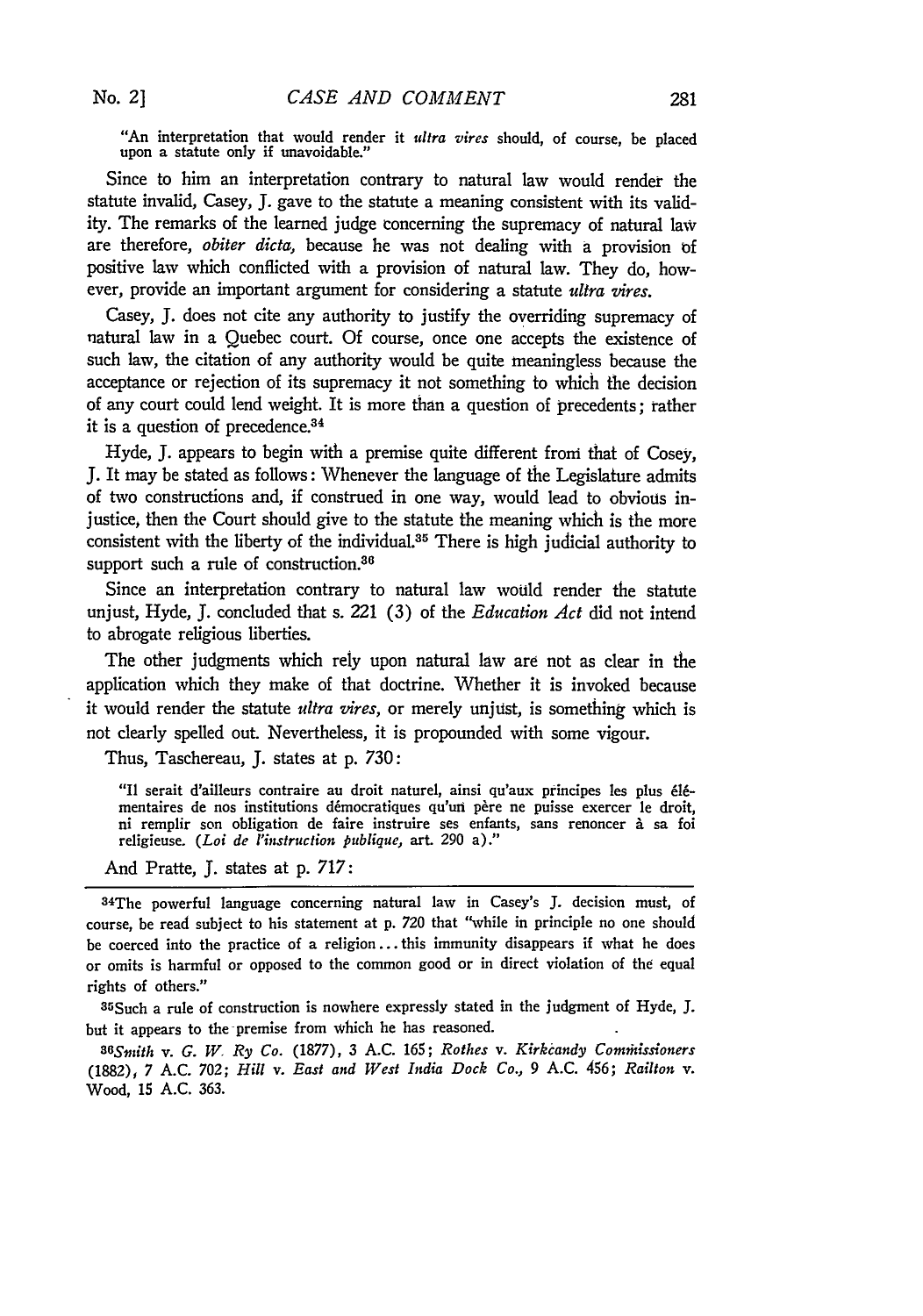"Ainsi donc, si l'on s'en tient au droit naturel, le premier de tous les droits, **il** faut conclure que les enfants qui fréquentent une école ne doivent pas être tenus de suivre **un** enseignement religieux auquel leur p6re **s'oppose."<sup>37</sup>**

The learned judge, it is interesting to note, derives some assistance from the writings of Saint Thomas:

"Pater est principium et generationis et educationis et discipline, et omnium quae ad perfectionem humanx vita pertinent." (Sinnma *theologica,* **11-11,** question 102, art. **1).38**

Although Taschereau and Pratte, **J. J.** both refuse to give an interpretation to s. 221 **(3)** which would be contrary to natural law, there is nothing in their judgments which warrants the conclusion that they would declare the section *ultra vires* if such an interpretation were unavoidable.

Owen, **J.** does not rely upon natural **law** to support the existence of religious freedom in Canada. At **p. 736** he states:

"Religious freedom or freedom of worship is a right which is recognized and protected in Canada. There are differences of opinion as to the nature of this right, whether it is a civil right or a political or public right, but its existence is consistently admitted **by** our Courts.

The principle of religious freedom has also been recognized **by** statute."

Thus, he does not attempt to describe the source of religious freedom in Canada. Nor does he determine whether it is a right which is inviolable. But, there are implications in his judgment which suggest that a provincial statute, or a regulation under a provincial statute, which purports to violate religious freedom would be *ultra ires.*

371n view of his remarks in *Saumur v. City of Quebec,* 104 **C.C.C. 106,** at **pp. 110-111,** it does not appear that Pratte, **J.** would support the overriding supremacy of natural law. In that case he stated: "In the long factum which he presented to the Court in support of his contentions the appellant reviewed the battles which have been fought to provide men the freedom of expression which they enjoy today, a review which is accompanied **by** many extracts from the writings of those who made themselves champions of this liberty. **All** that might be appropriate before a body seized of the political side of the issue, but there is nothing there that could assist in the solution of the problem before us, since it is purely a legal question... The truth here as in Great Britain, is that, contrary to what is in the United States, the people have not abrogated the power to legislate on the matter and that the area in which the liberties we know can be exercised is susceptible of being narrowed **by** competent legislative authority."

38 The fact that he bases his reasoning upon the writings of Saint Thomas does not, it is submitted, necessarily force Pratte, **J.** to accept the overriding supremacy **of** natural law. Apparently, the only place where Saint Thomas would permit actual disobedience of a positive law is when it is contrary to the Divine **law** and therefore unjust because beyond the scope of human power. *(Sinina Theologica,* **1-11, q. 96,** art. 4) Otherwise he would appear to advocate toleration of the law until it be changed, in order to avoid scandal **(q. 96,** art. 4), notwithstanding the fact that the law may be tyrannical, **(q. 92,** art. **1,** ad 4; **96,** art 4), unjust **(q.** 94, art. **6,** and **3; 93,** art. **3,** ad. 2), or beyond the powers of the lawgiver **(q. 96,** art. 4). (The translation used is the First Complete American Edition in **3** volumes, 1547, literally translated **by** the Fathers of the English Dominican Province).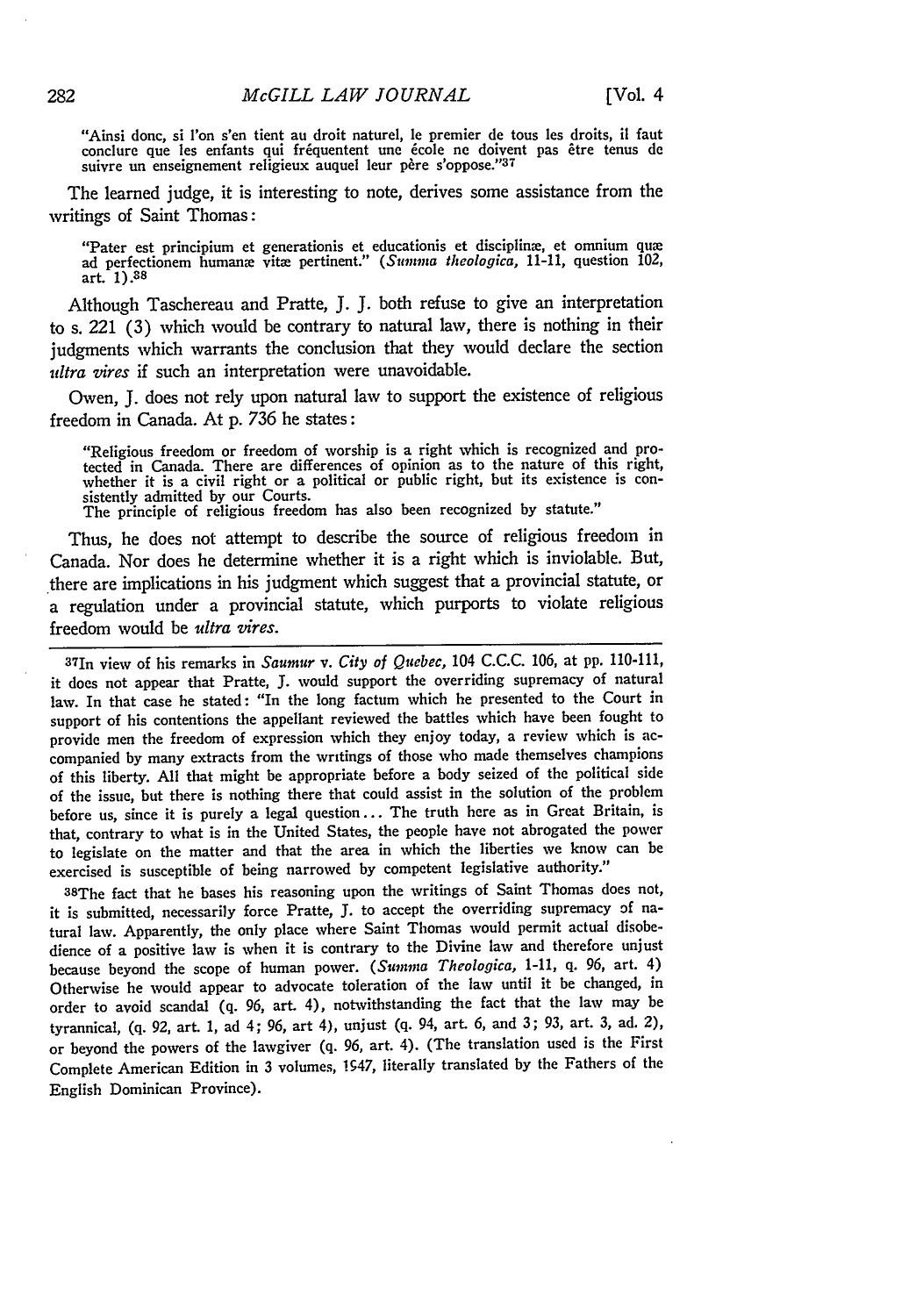# At p. 739 he states:

"In my opinion, the *Education Act* when properly construed does not infringe the provisions of the *British North America Act,* nor violate the right of freedom of religion and is *intra vires."*

And at **p.** 741, referring to the regulations of the Roman Catholic Committee, he states **:**

*"...* the said regulations are invalid as being in excess of the authority granted to the Roman Catholic Committee **by** the *Education Act* and as violating the right of religious freedom."

The right of religious freedom cannot, however, on the strength of his judgment be said to rest upon natural law. **All** of the other judges, with the exception of Rinfret, **J.** do attribute this right to natural law. Nevertheless Casey, **J.** is the only member of the Court who expressly declares the overriding supremacy of natural law.

### NATURAL **LAW AS A** PROTECTION FOR RELIGIOUS FREEDOM

The judgment of Casey, J. is this Province's most vigorous and determined judicial pronouncement concerning the protection which the subject may expect from the actions of a tyrannical Legislature. Its boldness and courage will be a source of great confidence in a time when increasing governmental activity has produced cries of concern. But, its very power raises questions of great constitiutional significance. If, as the distinguished judge argued, there are rights which find their existence in the very nature of man and "cannot be taken away," one is prompted to consider whether all that we have been taught concerning the sovereignty of Parliament has not been exaggerated. It is a fear of the potential exercise of this sovereign power which has led many Canadians to urge the adoption of a Bill of Rights. The judgment of Casey, **J.** suggests that this fear is unwarranted as the legislative supremacy of our Parliament and Legislature is, he claims, already limited **by** natural law. The continued development of this line of judicial activity would ultimately result in an unwritten Bill of Rights as binding as any legislative enactment. Such can only be the case however, if our Courts are prepared to abandon the traditional methods of statutory interpretation, including the notion that Dominion and Province are each, within their own sphere, sovereign and supreme.<sup>39</sup>

39 1t **is** interesting to note that W. Glen How, the appellant's lawyer did not raise the natural law argument in his factum. Had he done so, he would have probably been met with his own words written in the Canadian Bar Review in 1948: "There is nothing to prevent any legislature, municipal council, magistrate or other public authority from denying fundamental freedoms whether willingly or unwillingly." (The case for a Bill of Rights, (1948) **26** Can. Bar Rev. **759,** at 794).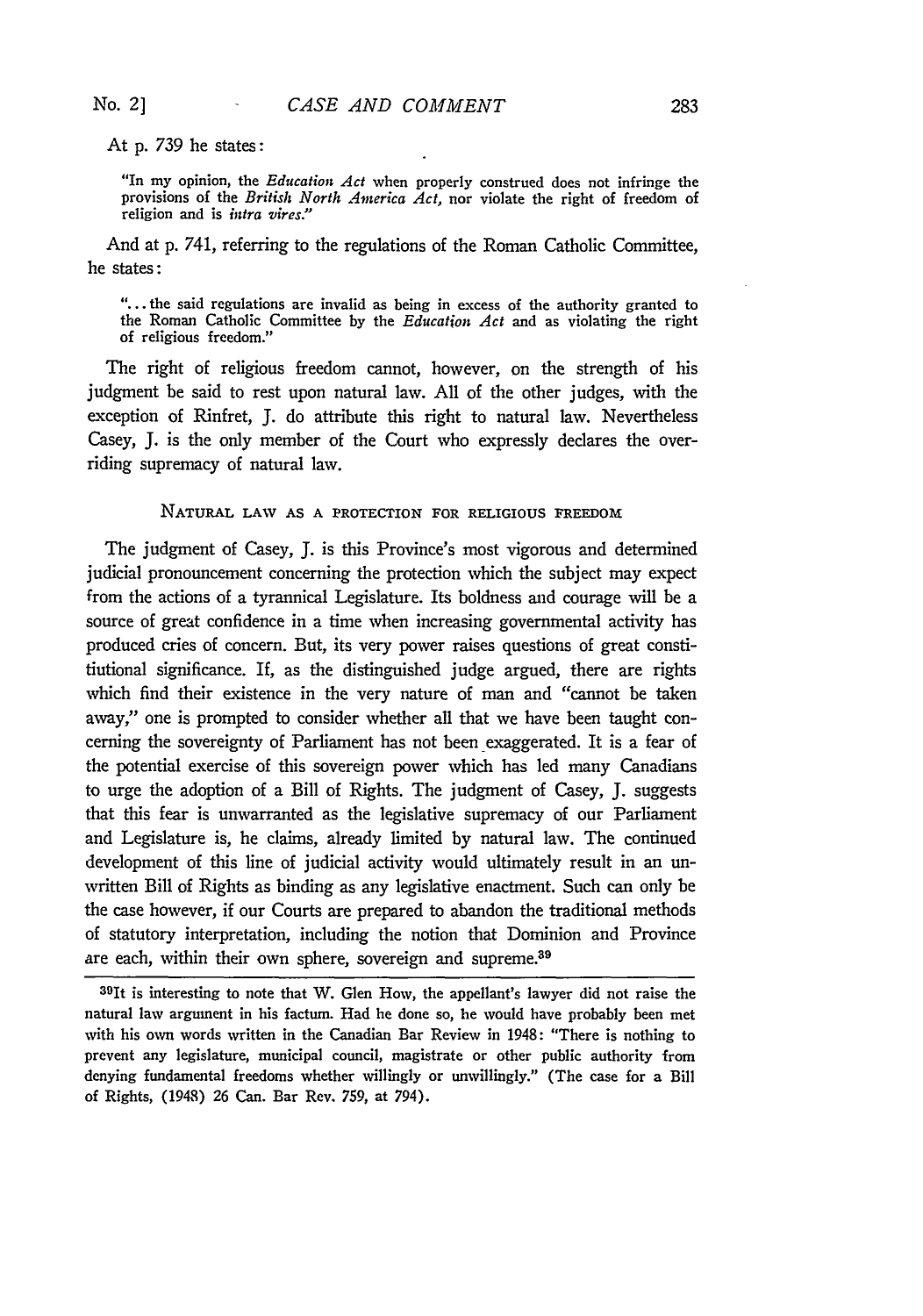The sovereign character of the provincial legislatures was firmly established in *Hodge v. The Queen.40* This is not an unlimited sovereignty however. It is not only within the spheres of jurisdiction assigned to them under the *B.N.A. Act,* and with some exceptions expressly stated in the *B.N.A. Act,* that our provincial Legislatures are supreme.<sup>41</sup> Thus, Earl Loreburn stated in the *Supreme Court Reference Case,* at p. 581:42

"Now, there can be no doubt that under this organic instrument (the *B.N.A. Act)* the powers distributed between the Dominion on the one hand and the provinces<br>on the other hand cover the whole area of self-government within the whole area<br>of Canada. It would be subversive of the entire scheme and polic

**And** at **p. 583** he stated:

"It is true that from time to time the Courts of this and of other countries whether under the British flag or not, have to consider and set aside, as void, transactions upon the ground that they are against public policy. But no such doctrine can apply to an Act of Parliament. It is applicable only to the transactions of individuals. It cannot be too strongly put that with the wisdom or expediency or policy of an Act, lawfully passed, no Court has a word to say."<sup>43</sup>

Just how far the principle of parliamentary sovereignty has enabled a provincial Legislature to legalize racial discrimination, for example, is seen in the Privy Council decision which upheld the validity of a Brtish Columbia statute which provided that "no Japanese whether naturalized or not, shall be entitled to vote."'44 The Committee stated at **p. 155:**

"The question which their Lordships have to determine is which of these two views is the right one, and in determining that question the policy or impolicy of such an enactment as that which excludes a particular race from the franchise is not a topic which their Lordships are entitled to consider."

It is true that the right to vote is not as "fundamental" as the right to religious freedom, but the deprivation of either one of these rights does equal violence to the dignity of the individual. In terms of human worth it is difficult to justify the importance of one over the other.

**409 A.C. 117.** See also *R.* v. *Burrah* **(1878), 3 A.C. 889;** *Powell v. Apollo Candle Company* (1885), 10 **A.C. 282;** *Banter v.* **Ah** *Way* (1909), **8** C.L.R. **626;** *Engineers' Case,* **28** C.L.R. 129.

"1Some implied prohibitions seem to have arisen as well. Thus, the provinces appear to have no power to bind the Crown in right of Canada, *(Gauthier v. the King* (1918), 56 S.C.R. 176, at **pp.** 182, 194); nor are the provinces competent to delegate any part of their legislative power to the Dominion *(A.G. for N.S. v. A.G. for Canada,* [1951] S.C.R. 31).

*l.G. for Ont. v. A.G. for Canada,* [1912] A.C. 571.

43It is well-established that the existence of legislative power is not to be denied **by** the possibility of its abuse. See *Bank of Toronto v. Lambe* (1887), 12 A.C. 575 at 586, 587; *A.G. for Can. v. A.G. for Ont., Que. and N.S.,* [1898] A.C. 700 at 713; *Union Colliery Co. of B.C. Ltd., v. Bryden,* [1899] A.C. 580 at 584; *Cooperative Committee on Japanese Canadians v. A.G. for Can.,* [1947] A.C. 87, at 102.

44 Cunningham and *A.G. for B.C. v. Tomey Hamma and A.G. for the Dorn. of Can.,* [1903] A.C. 151.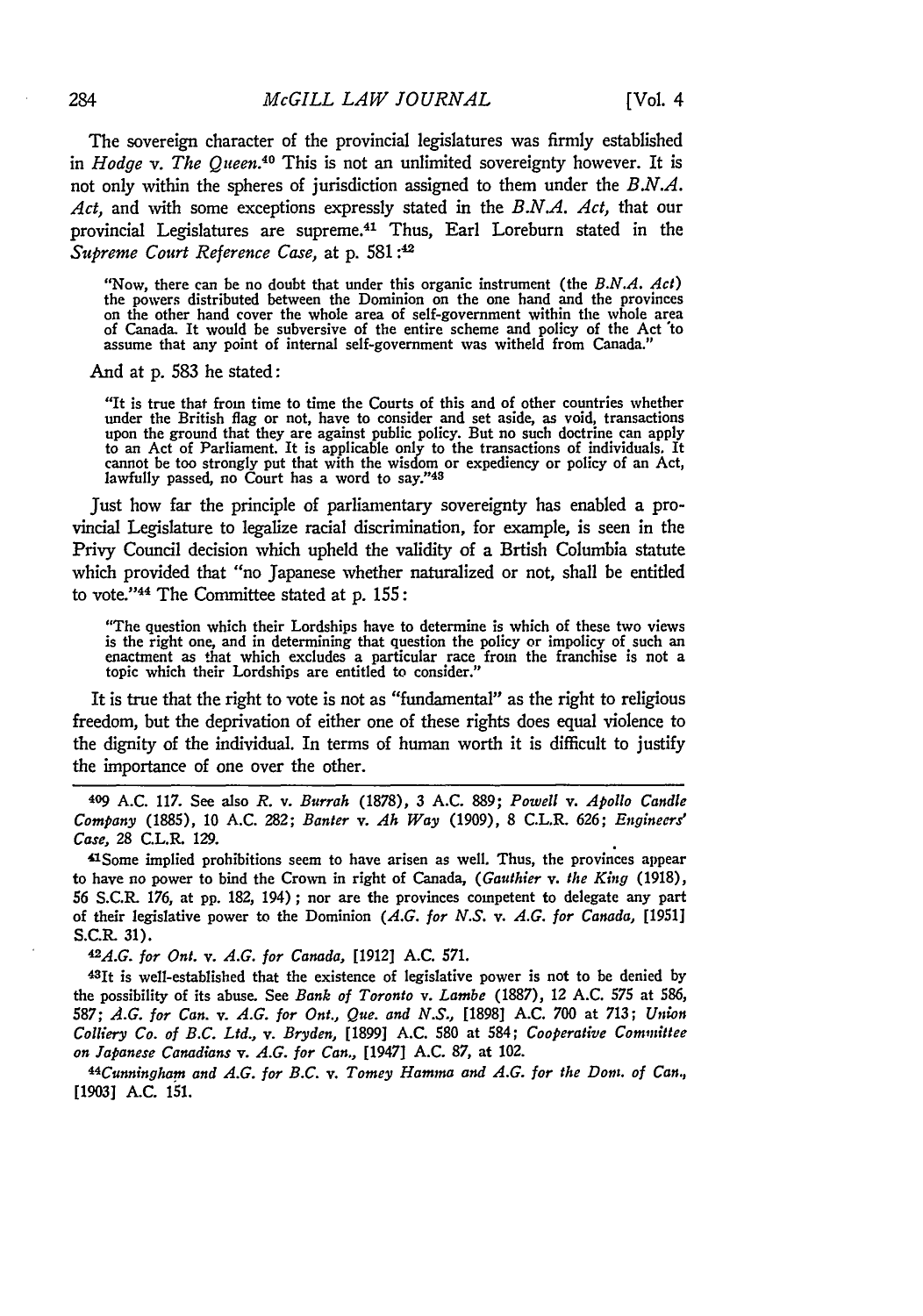No. 21

As regards matters of education, (these formed the issue in the *Chabot* case), the Privy Council has clearly expressed its inability to deal with rights other than those created by positive law. In *Roman Catholic Seperate School Trustees for Tiny v. The King45* Lord Haldane stated:

"Their Lordships are of opinion that where the head of the executive-in-council in Canada is satisfied that *injustice* has been done by taking away a right or privilege which is other than a legal one from the Protestant or Roman Catholic minority<br>in relation to education, he may interfere. The step is one from mere legality to administrative propriety, a totally different matter."

Sections 91-95 of the B.N.A. Act distribute all subjects of legislation between the provinces and the Dominion. In assigning legislative power to one or to the other it does not appear to have been made a statutory condition that the exercise of such power shall be, in the opinion of a court of law, just. In so far as they possess legislative jurisdiction the discretion committed to the provincial Legislatures would appear to be unfettered. The judgment of Casey, **J.** however, seriously challenges this proposition.

It is with the greatest respect that we prefer the judgment of Rinfret, **J.** on this point. At p. 746 he states:

"La seule limite à l'autorité de la législature des provinces en matière d'éducation

est celle contenue à l'art. 93 de l'*A.A.B.N.*<br>Hors ces limites qui sont assez restreintes, même si importantes, l'autorité provin-<br>ciale a, sur la question d'éducation, juridiction absolue et souveraine."

This is more in conformity with the weight of the jurisprudence as represented by Lord Watson in *Union Colliery Company of B.C. Limited* v. *Bryden:46*

"It is the proper function of a court of law to determine what are the limits of the jurisdiction committed to them (Provinces and Dominion), but when that point has been settled, courts of law have no right whatever to inquire whether their jurisdiction has been exercised wisely or not.'

RECENT CASE LAW AS A PROTECTION FOR RELIGIOUS FREEDOM

The judgment of Owen, **J.** suggests the possibility that in recent years we may have acquired a common law Bill of Rights. "Religious freedom or freedom of worship," he states,<sup>47</sup> "is a right which is recognized and protected in-Canada. There are differences of opinion as to the nature of this right, whether it is a civil right or a political or public right, but its existence is consistently admitted by our Courts." The learned judge footnoted these remarks with a reference to three recent Supreme Court decisions: Saumur v. City of Quebec.<sup>48</sup> *Birks v. City of Montreal49* and *Chaput v. Romain.50*

**<sup>45[1928]</sup>** A.C. 363, at 370.

<sup>46[1899]</sup> A.C. 581, at **585.** 47

<sup>[1957]</sup> Q.B., at p. 736.

<sup>48[1953] 2</sup> S.C.R. 299. This case is also relied upon by Casey **J.** at p. 720.

<sup>49[1955]</sup> S.C.R. 799.

<sup>50[1955]</sup>S.C.R. 834. This case is also relied upon by Hyde **J.** at p. 724.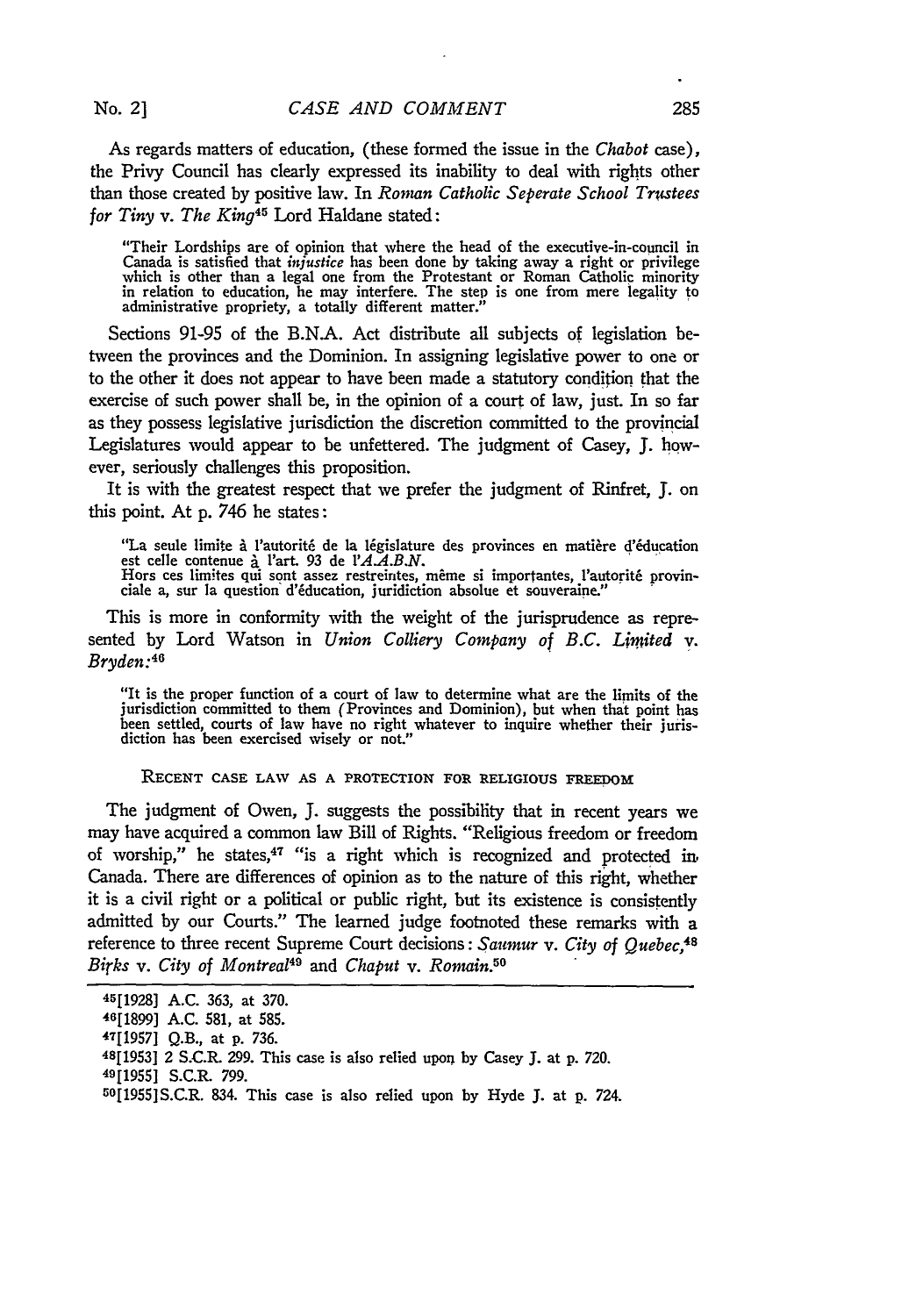Owen, J. does not expressly state that the right to religious freedom will be given *absolute* protection by our Courts. To have said so would have been to go beyond the necessities of the case because he was primarily concerned with the meaning of s. *221* **(3)** of the Education Act and not with its validity. But, he did state that religious freedom is protected in Canada, and it is the nature of this protection which bears examination.

There is very little in the three Supreme Court cases to support the proposition that religious freedom is beyond the reach of provincial and Dominion legislative enactment. There are statements in these cases which *might* suggest this, but there are also others which expressly assert the contrary.

In *Chaput v. Romain,51* Taschereau, J. (with Kerwin, C. J. and Estey, J. concurring) states:

"In our country there is no state religion.52 All religions are on an equal footing, and Catholics as well as Protestants, Jews and other adherents to various religious denominations, enjoy the most complete liberty of thought. The conscience of each is a personal matter and the concern of nobody else. It would be distressing to think that a majority might impose its religious views upon a minority, and it would also be a shocking error to believe that one serves his country or his religion by denying in one Province, to a minority the same rights which one rightly claims for one- self in another Province."

Despite the power of his words, Taschereau, J. does not expressly declare that religious rights cannot be abrogated. He finds it distressing that a majority *might* impose its religious views upon a minority, but does not dispute its ability to do so.

In *Birks v. City of Montreal,53* Taschereau, **J.** concurred with Fauteux, **J.** who stated at **p.** 335:

"Sur ce point qu'il est d'abord essentiel de déterminer pour pouvoir décider ensuite sous quel paragraphe des articles 91 ou 92 de l'Acte de l'Amérique Britannique *du Nord* se classe la loi incriminée."

This is the traditional approach to statutory interpretation which presupposes that either s. **91** or s. **92** enables the passing of a law.

The judgment of Rand, J. in the *Saumur* case<sup>54</sup> also contains a statement concerning religious liberty. He stated:

"Strictly speaking, civil rights arise from positive law; but freedom of speech, religion and the inviolability of the person, are original freedoms which are at once the necessary attributes and modes of self-expression of human beings and the<br>primary conditions of their community of life within a legal order. It is in the<br>circumscription of these liberties by the creation of eivil rig

**53[1955] 5** D.L.R. **321.**

**54[1953]** 4 D.L.R. 641, at **670.**

286

**<sup>51[19561</sup>** I D.L.R. 241, at 245.

<sup>52</sup>It is perhaps well to insert the remark of Edwin W. Patterson that the conception of natural law as divine reason "has no place in the political or legal process of a modern democratic-representative state, at least not in one which is not committed to a particular established religion." See Edwin W. Patterson, *A Pragmatist looks at natural law and natural rights,* Natural Law and Natural Rights, Southern Methodist University Press, Dallas, **1955, p.** 54.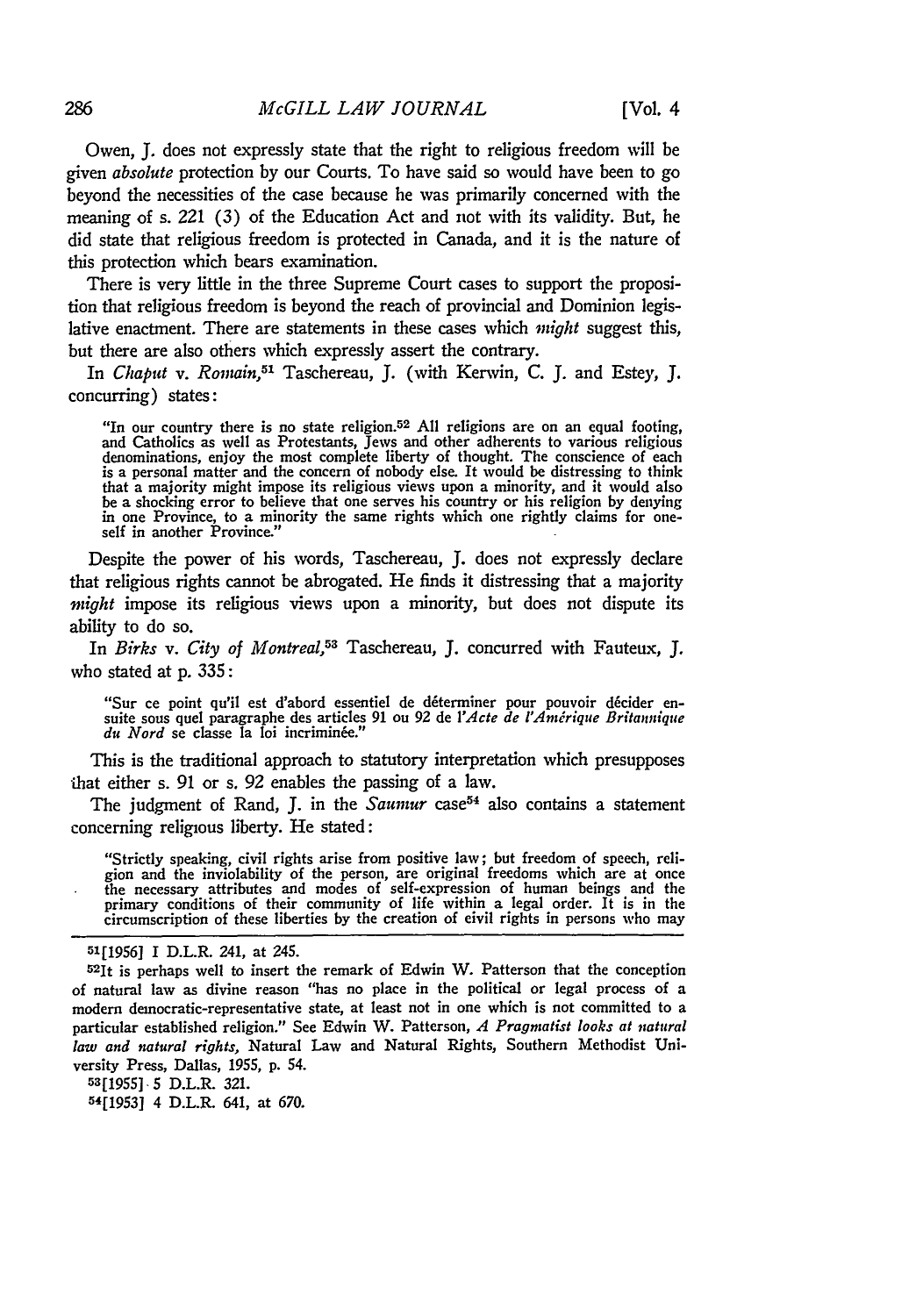be injured by their exercise, and **by** the sanctions of public law, that the positive law operates. What we realize is the residue inside the periphery... there is no prior or antecedent restraint placed upon them;..."

Again, although we find here a great statement concerning fundamental liberties, no absolute protection is afforded them as would be **by** a Bill of Rights. Rand, **J.** expressly recognizes that these rights can be circumscribed **by** positive law. The issue for him is, whether the Dominion *or* the Provinces have the jurisdiction to so circumscribe,<sup>55</sup> but he does not appear to doubt that either one or the other has this power.

In point of fact the *Saumur* case contains some very strong statements upholding the ability of either the Dominion or the Province to abrogate religious liberties. Thus, Kerwin, **J.** stated at **p.** 665:

"While **it** is true that, as recited in the preamble of the **B.N.A.** Act, the three provinces expressed a desire to be federally united with a constitution similar in principle to that of the United Kingdom, a complete division of legislative powers being effected **by** the Act, I assume.., that provincial Legislatures are willing and being effected by the Act, I assume...that provincial Legislatures are willing and able to deal with matters of importance and substance that are within their legislative jurisdiction."

Here Kerwin, **J.** recognized that the most fundamental principle of the United Kingdom Constitution is the Sovereignty of Parliament.

Cartwright, **J.** at **p.** 274 (Fauteux, **J.** concurring) stated:

"Under the *B.N.A. Act* the whole range of legislative power is committed either to Parliament or to the provincial Legislatures and competence to deal with any<br>subject-matter must exist in one or other of such bodies. There are thus no rights<br>possessed by the citizens of Canada which cannot be modifie

And Estey, **J.** referring to religious freedom, stated at **p. 698:**

"It must be assumed, therefore that it was intended that ligislation would come within the provisions of the *B.N.A. Act* and be competently enacted either **by** the Parliament of Canada or the provincial Legislature as therein provided."

#### **STATUTE LAW AS A PROTECTION FOR RELIGIOUS FREEDOM**

The possibility that religious liberty may be protected **by** statute law was also raised in the *Chabot* case. The *Quebec Freedom of Worship Act* **(R.S.Q.** 1941, c. **307,** act 2) was relied upon **by** the appellant, but the Court did not choose to rest its decision upon this Act. It was felt that the *Freedom of Worship Act* merely "recognized" the existing principle of religious freedom. In any event, if the source of religious freedom in Quebec flowed from this statute alone, no permanent protection would be provided since the statute could be repealed at any time.

A pre-Confederation statute **(1852** (Can), 14-15 Vict. c. **175)** which **gua**ranteed religious freedom in Canada was also invoked **by** the appellant. Again, the Court looked upon this as no more than the recognition of an existing prin-

 $\bullet$ 

<sup>55</sup> In the Birks Case, **[1955]** 5 D.L.R. **321,** at 324, Rand, **J.** again implied that it was a question of jurisdiction rather than absolute prohibition which prevented the provinces from abrogating religious liberties. He concluded that legislation in relation to religion is beyond provincial authority to enact.